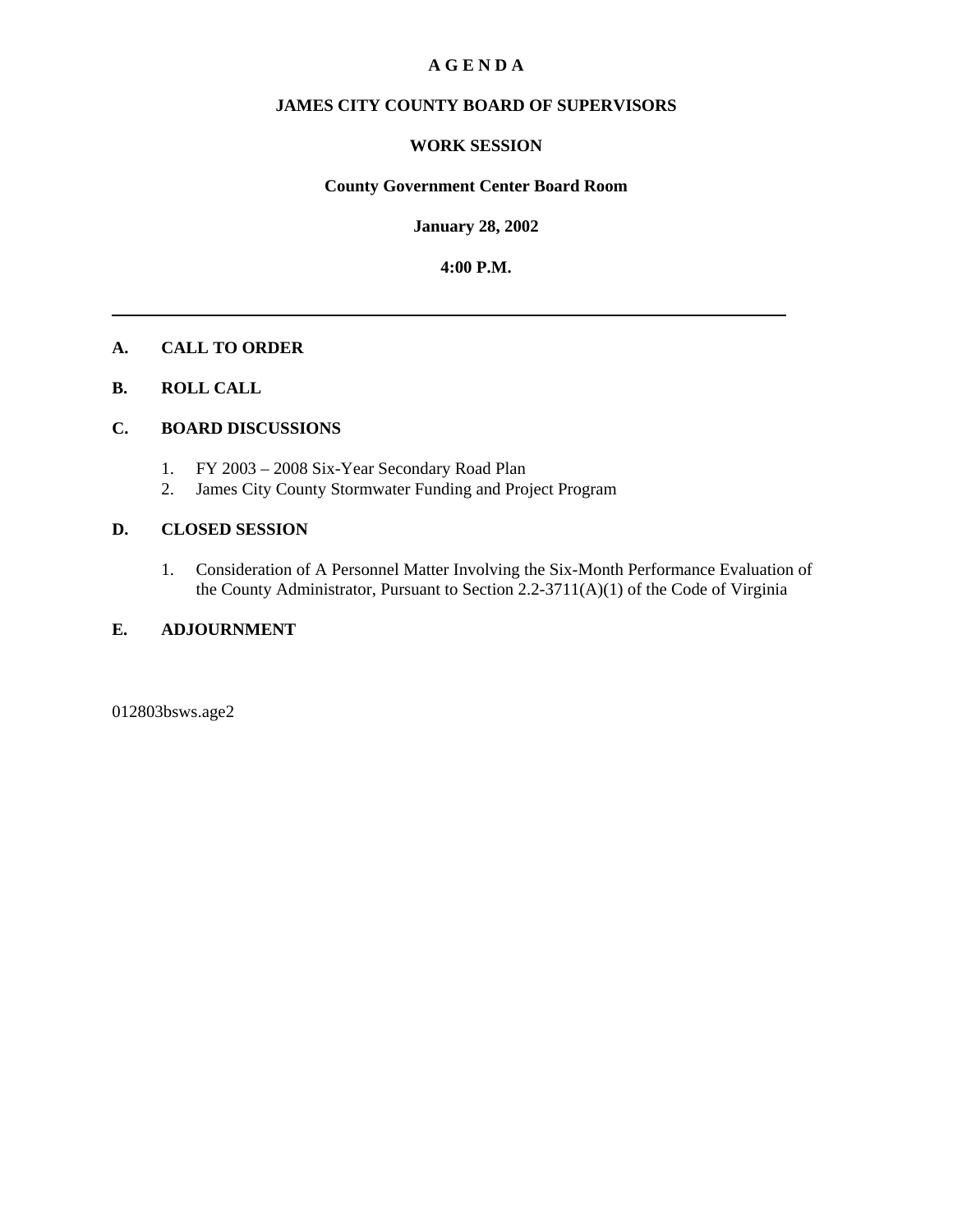### **M E M O R A N D U M**

DATE: January 28, 2003

TO: The Board of Supervisors

FROM: John T. P. Horne, Development Manager

SUBJECT: FY 2003-2008 Six-Year Secondary Road Plan

l

### **Overview:**

At the work session on January 28, the staff and Virginia Department of Transportation (VDOT) staff will describe the current status of the Six-Year Secondary Road Improvement Plan. In past years, this item has been brought before the Board as a regular agenda item without a work session prior to that meeting. Also, in previous years, the staff has presented a detailed memorandum describing a ranking process and a number of other factors leading to the ranking of a variety of transportation projects. This year the major factor driving the discussion of the status of the plan is the very significant reduction in secondary allocations from the Commonwealth and the continued rise in construction cost estimates. Attached is a list of all the projects that was endorsed by the Board of Supervisors in the previous plan and staff will discuss the status of each of these projects below. In general, most major projects in the Plan will experience considerable delays. VDOT staff is proposing some very important changes in the scope of work on a number of projects, which will minimize these delays and preserve almost all the benefits desired by the County for the road improvements. Those changes in scope will be noted on the individual projects.

### **Project Status:**

#### 1. Ironbound Road - Longhill Connector Road to Strawberry Plains Road

This section of roadway is planned to be widened from two to four lanes from the entrance of Eastern State Hospital to Strawberry Plains Road. The design of the project is quite complex, and will incorporate many additional features including on and off road bike lanes, sidewalks, median, and landscaping. The design of the roadway is being coordinated with the New Town project and with the Ironbound Square Redevelopment Plan. The project cost is currently estimated at approximately \$9.3 million dollars making it the most expensive secondary road project ever undertaken in the County. Both VDOT and County staff hope that after further design clarification, the cost estimates may be decreased. Last year construction was scheduled to begin in July 2004, but now is estimated to begin in July 2008.

#### 2. Longhill Connector Road

Previously, VDOT staff had indicated that it would be required that the Longhill Connector Road also be widened to four lanes as part of the overall Ironbound Road corridor. The County's original intent was to limit the widening project to the abovementioned Ironbound Road project. It has now been determined that it will not be required by VDOT that the Longhill Connector Road be widened. This section of roadway operates effectively as a limited-access roadway and no additional roadway or private connections are anticipated along the road. With this limited access provision, the two-lane roadway has the capability of handling a much larger traffic volume than a roadway with multiple entrances. Staff's recommendation is that this road segment be dropped from the Six-Year Plan and limited resources be concentrated on the section of Ironbound Road described above.

### 3. Croaker Road - Route 607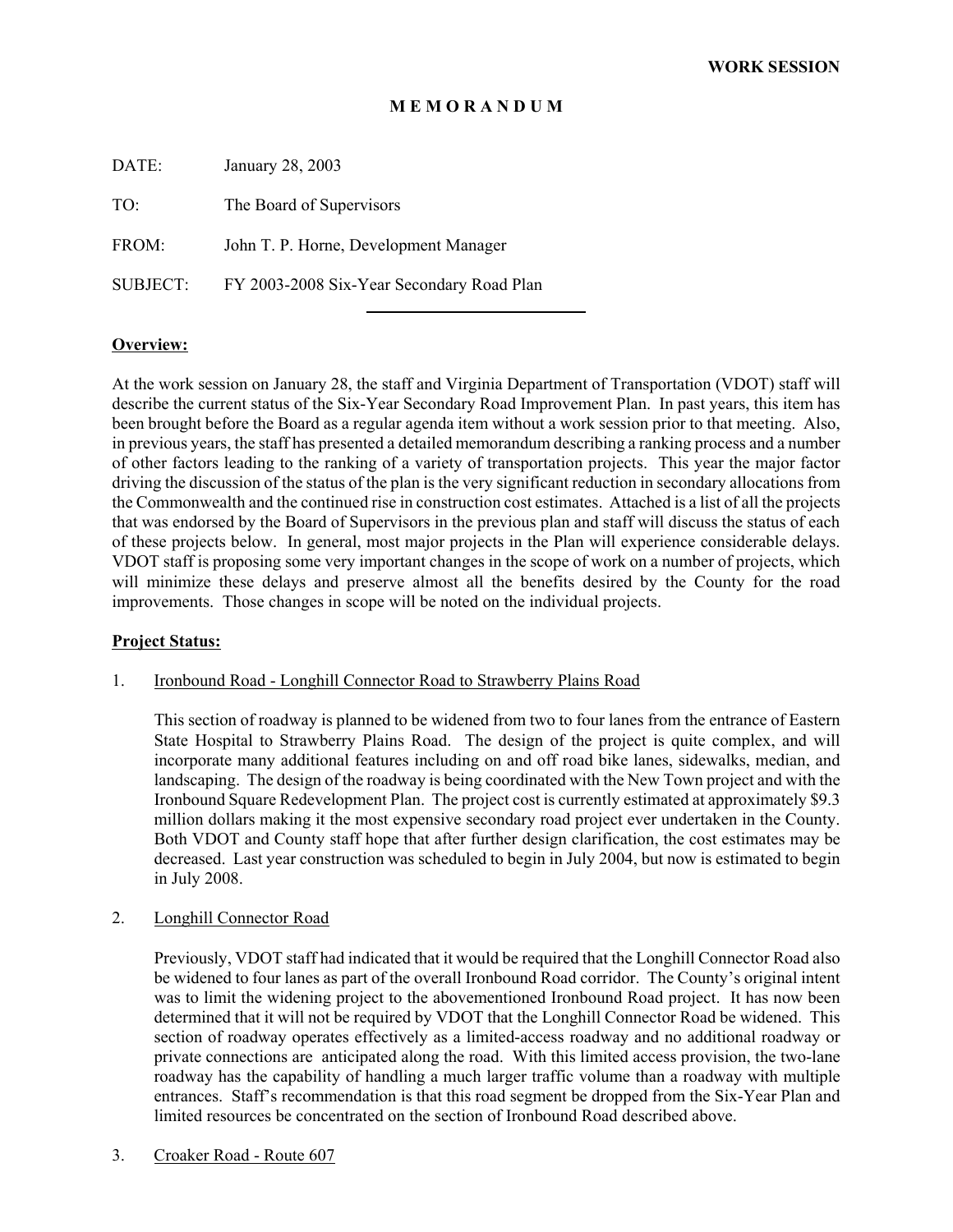The purpose of this improvement to this two-lane roadway has been to improve safe access to Woodland Farms, Sycamore Landing, Ivey Dell, Ware Creek Manor, and the York River State Park boat ramp. Citizens have expressed concern about the safety of the roadway, particularly during the season where boats are being towed by vehicles to access the boat ramp. This roadway is outside the Primary Service Area (PSA). The Resident Engineer has proposed an improvement method that would provide a substantial improvement to this roadway, with somewhat wider useful lanes and shoulders. This would not require a complete reconstruction of the roadway, which was previously proposed by VDOT staff. The cost of this improvement would be approximately 50 percent of the previously planned improvement. With this in the scope of work, construction is projected to begin in 2009. If the previous construction scope was attempted, construction would not be anticipated for several years beyond the length of this Six-Year Plan. Staff supports the minimum necessary improvements to provide a safe travel way without increasing capacity of the roadway since this roadway is outside the PSA.

### 4. Ironbound Road - Between Sandy Bay Road and Jamestown Road

This section of roadway is in very poor condition and has very poor geometrics and a severe crown. Once again, VDOT staff has recommended a type of construction that would use the existing alignment and minimum design standards along with spot improvements to significantly improve the travel conditions along this roadway, without complete reconstruction of the road. Once again, the cost of the project would be significantly less than what was previously planned. In fact, for this roadway, the Board of Supervisors had previously allocated \$500,000 of Revenue Sharing funds to this project. The Resident Engineer anticipates the construction of this project could be accelerated dramatically under the new scope of work and could begin in 2005.

### 5. & 6. Barnes Road and Mount Laurel Road

These road improvements, while not very expensive compared to complete reconstruction, have no significant funding allocated to them within this Six-Year Plan due to necessary funding on higher priority projects. A very small amount of funding to produce scoping drawings to identify the nature of the work to be accomplished is included in the plan.

### 7. Olde Towne Road - Route 658

This improvement which would attempt to realign a poor curve and failing road pavement has been included in the Six-Year Plan for only two years. At no time has it received any funding and due to the lack of any immediate prospect for funding, it has been removed from the Six-Year Plan at this time.

### 8. Racefield Drive - Route 622

This unpaved road has languished on the Six-Year Plan for many years and has only accumulated funds at a very slow rate from designated unpaved road funds which are required by State standards to be allocated to this type of roadway. The Resident Engineer has suggested using Rural Rustic Design Standards, which essentially allow the roadway to be paved in place with very minor reconstruction and no expansion of right-of-way. This program has not been proposed for utilization in James City County before. Staff recommends that the program be applied to this project in that it is the only likely method to have the roadway paved in the foreseeable future. In fact, under these standards, VDOT anticipates paving of this roadway to be accomplished in the summer of 2003. The Board of Supervisors will have to pass a specific resolution requesting the use of Rural Rustic Design Standards.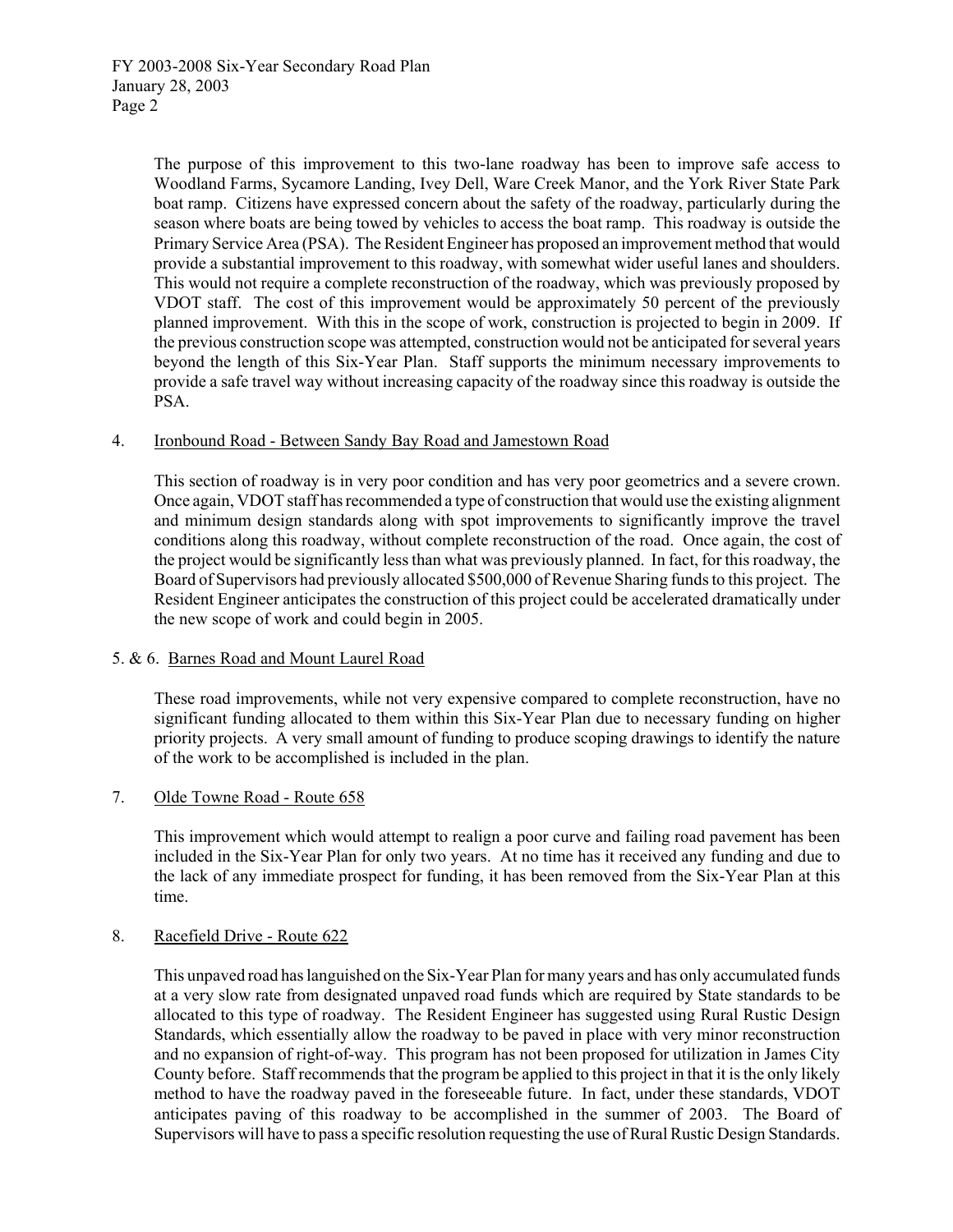FY 2003-2008 Six-Year Secondary Road Plan January 28, 2003 Page 3

> Staff recommends endorsement of this concept and the appropriate resolutions will be brought before the Board at a later date.

### 9. Monticello Avenue

The 2003-04 fiscal year will be the final year in which secondary road allocations will be used to finance this project. These are included in the Six-Year Plan for that reason alone and after 2003-04 they will no longer appear in the Six-Year Plan.

### 10. Bikeways

A number of bikeway projects are proposed in the County as part of the Regional Bikeway Plan. In previous years, these bikeways projects have been included within the Six-Year Plan in order to have an account in which Federal and State funds could be accounted for. In the last year, there have been significant discussions between County and VDOT staff as to the appropriate method to account for the complex funding that is applied to these types of projects. It is currently not anticipated that they will be included within the Six-Year Secondary Plan. This may change and, if necessary, the staff will include the appropriate project designations in order to maintain progress on these bikeway projects. Even if they are not shown on the Six-Year Plan, staff anticipates steady progress on construction of bikeways along Longhill Road, Ironbound Road, and other major roadways in James City County.

The purpose of the work session is to discuss the concept and priorities of these projects. No action is being requested by the Board of Supervisors. Once direction is provided at the work session, staff will schedule a public hearing for the Six-Year Plan to be adopted at the February 25 Board of Supervisors meeting. Mr. Hicks, VDOT Resident Engineer, and County staff will be available on January 28 to discuss the Six-Year Plan with the Board of Supervisors and answer any questions.

John T. P. Horne

 $\mathcal{L}_\text{max}$ 

JTPH/gs 6yrRoadplan.mem

Attachment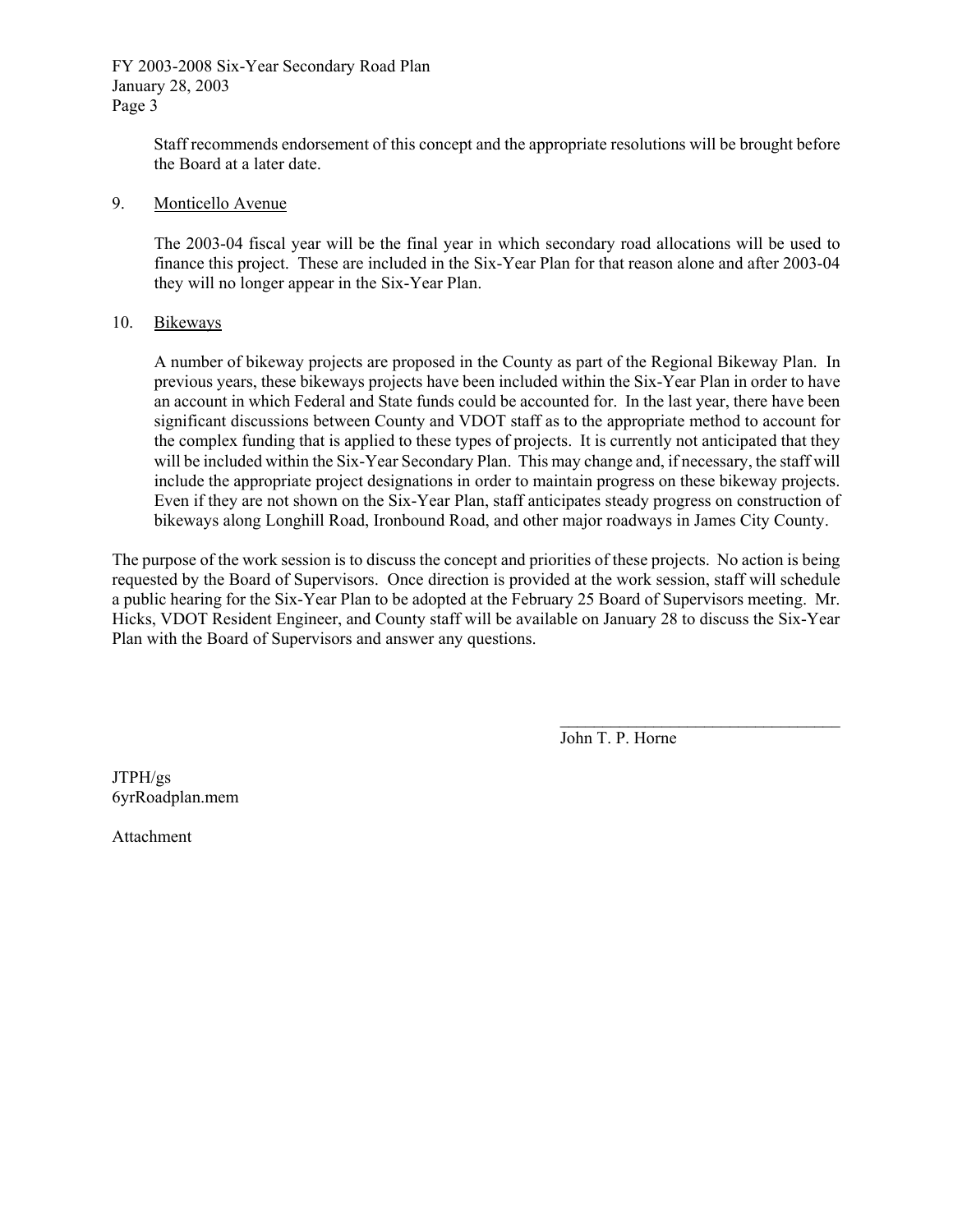### **ROADS RECOMMENDED FOR INCLUSION** IN THE FY 2002 - 2007 SIX-YEAR SECONDARY ROAD PLAN

| <b>Priority</b>           | <b>Road Project</b>                             | <b>Segment</b>                                      |  |  |  |
|---------------------------|-------------------------------------------------|-----------------------------------------------------|--|--|--|
| <b>Four-Lane Projects</b> |                                                 |                                                     |  |  |  |
| 1.                        | <b>Ironbound Road</b>                           | Tewning Road to Strawberry Plains Road              |  |  |  |
| 2.                        | Longhill Road/Longhill<br><b>Connector Road</b> | Route 199 to Ironbound Road                         |  |  |  |
| <b>Two-Lane Projects</b>  |                                                 |                                                     |  |  |  |
| 3.                        | <b>Croaker Road</b>                             | Woodland Farms Drive to Croaker Landing Road        |  |  |  |
| 4.                        | Ironbound Road                                  | Sandy Bay Road to Jamestown Road                    |  |  |  |
| 5.                        | <b>Barnes Road</b>                              | 0.5 mi east of Route 60 to 0.85 mi east of Route 60 |  |  |  |
| 6.                        | <b>Mount Laurel Road</b>                        | Ware Creek Road to 0.3 mi west of Ware Creek Rd     |  |  |  |
| 7.                        | <b>Olde Towne Road</b>                          | Virginia Power easement to Route 199                |  |  |  |
| <b>Bikeways</b>           |                                                 |                                                     |  |  |  |
| 8.                        | Centerville Road bikeway                        | Jolly Pond Road (south) to Longhill Road            |  |  |  |
| 9.                        | Longhill Road bikeway                           | Olde Towne Road to Longhill Connector Road          |  |  |  |
| 10.                       | Ironbound Road bikeway                          | <b>Strawberry Plains Road to Eastern State</b>      |  |  |  |
| <b>Other</b>              |                                                 |                                                     |  |  |  |
| 11.                       | <b>Monticello Avenue</b>                        |                                                     |  |  |  |
|                           | <b>Racefield Drive</b>                          | Preakness Lane to 0.9 km west of Preakness Lane     |  |  |  |
|                           |                                                 |                                                     |  |  |  |

\* Racefield Drive will be included in the Six-Year Plan, but will not receive a priority listing due to its designation and placement on the VDOT Unpaved Roads Program.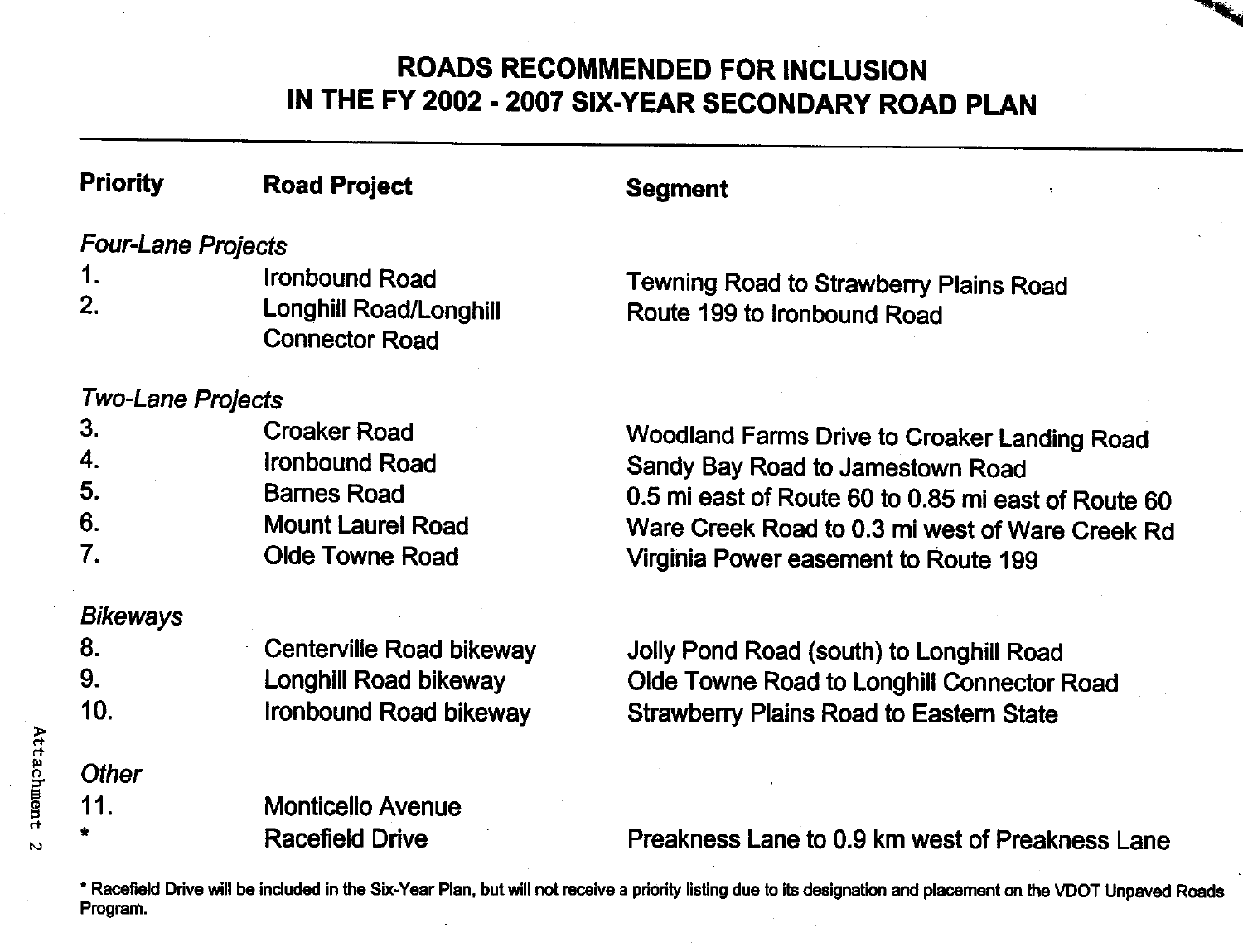### **M E M O R A N D U M**

DATE: January 28, 2003

TO: The Board of Supervisors

FROM: John T. P. Horne, Development Manger

SUBJECT: James City County Stormwater Funding and Operating Program

l

On November 26, 2002, the Board held a work session at which staff and the consultants from AMEC presented the results of the Phase II evaluation of funding alternatives for stormwater in James City County. Attached is the cover memorandum and the presentation that was made to the Board of Supervisors at that meeting. After discussing this matter, the Board of Supervisors instructed staff to schedule and conduct an additional public outreach meeting at which further public comment would be invited on this matter. Staff worked with Neighborhood Connections and sent written invitations to homeowner association representatives in over 100 neighborhoods and to over 20 local businesses. On December 6, staff held an additional meeting and attached is a sign-up sheet from that meeting at which 15 individuals representing 12 neighborhoods attended. At the meeting, the same presentation was made and staff and the citizens discussed the matter for over an hour. Mr. McGlennon attended on behalf of the Board of Supervisors.

There were a number of questions and issues raised by the persons in attendance and staff will attempt to summarize those comments. In general, all citizens in attendance said they understood the nature of the problem with stormwater and the need to undertake an effective stormwater management program in the County. There also appeared to be no misunderstanding as to the current funding method, which is provided by the General Fund and paid by taxes. As to the specific recommendation to utilize a stormwater utility for the majority of stormwater funding, most questions related to the details of how a particular stormwater utility would be set up in James City County. Staff explained that there are a number of options for these details and if the concept was endorsed by the Board of Supervisors, there would be a 9-12 month process to design the utility structure. Areas of particular interest centered on how credits could be afforded to neighborhoods or businesses that were already engaged in activities that would otherwise be done by the stormwater utility. Most of the neighborhood representatives were clearly interested in some program whereby the County would undertake maintenance of stormwater facilities that were currently privately maintained. Also presented at the meeting was the attached sheet that shows the fees that are currently being levied in nearby Tidewater jurisdictions and there was considerable interest in the possible James City County fee. In general, there appeared to be considerable interest in the flexibility of a system to treat neighborhoods or businesses differently depending on the level of effort being put forward to maintain adequate stormwater management facilities. One representative mentioned that it was very difficult for homeowner associations to get insurance for privately owned stormwater management structures and they were interested in whether this issue could be overcome by County maintenance and control of their stormwater facility. Attendees at the meeting were informed of the upcoming Board of Supervisors work session and invited to attend.

The Board of Supervisors was previously provided a copy of the complete Phase II report that addresses the existing stormwater program, problems needs and issues, a planned program example, funding feasibility, and conclusions and recommendations. Attached is a copy of the planned program that was illustrated in the Phase II report, with amended fiscal years. Staff would emphasize that this program was not specifically endorsed by the committee, but was used as an illustration of the types of activities that would typically be undertaken by a successful stormwater management program. To adequately protect water resources in James City County, staff believes that funding levels will ultimately need to be at about these levels. Actual activities and funding levels in any given year will almost assuredly vary from the particular details in this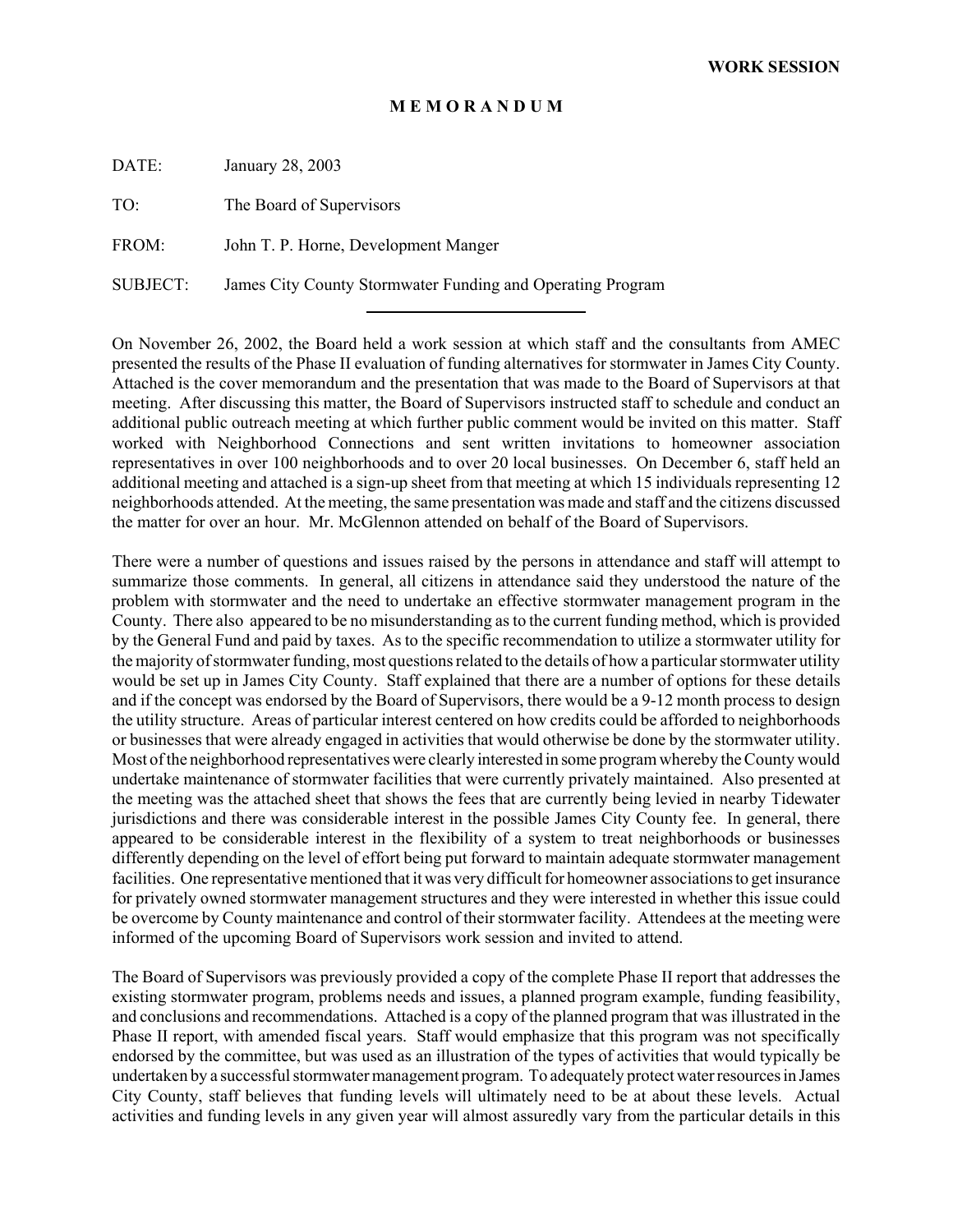James City County Stormwater Funding and Operating Program January 28, 2003 Page 2

table. **The conclusion of the committee and staff is, however, that in order to conduct a successful stormwater management program at approximately the illustrated level, the most effective and equitable method of funding the program is through the use of a stormwater utility as the primary funding method.** Staff would be happy to discuss the program in more detail with the Board of Supervisors and the assumptions behind the table used in the Phase II report.

The pace of development in the County remains very high, with over 800 dwelling units permitted in 2002. Commercial development is also expected to remain high. Watershed management studies have documented decreasing water quality in the County's streams and rivers. Effective action is necessary and significant funds will be required unless we are to accept worsening environmental conditions.

In order to effectively plan for FY 04 budget year and beyond, it is important for the staff to receive direction from the Board of Supervisors as to whether they wish to complete the process to design a stormwater utility for James City County and bring a proposed utility structure to the Board of Supervisors for approval. In order to develop the program, significant expenditure of funds on the order of \$300,000 - \$400,000 will most likely be necessary in FY 04. Staff continues to recommend that the funding structure described in the Phase II report be endorsed by the Board of Supervisors and that staff be authorized to proceed with a program to design and establish a stormwater utility in James City County.

John T.P. Horne

 $\mathcal{L}_\text{max}$ 

JTPH/gs grndwater.mem

Attachments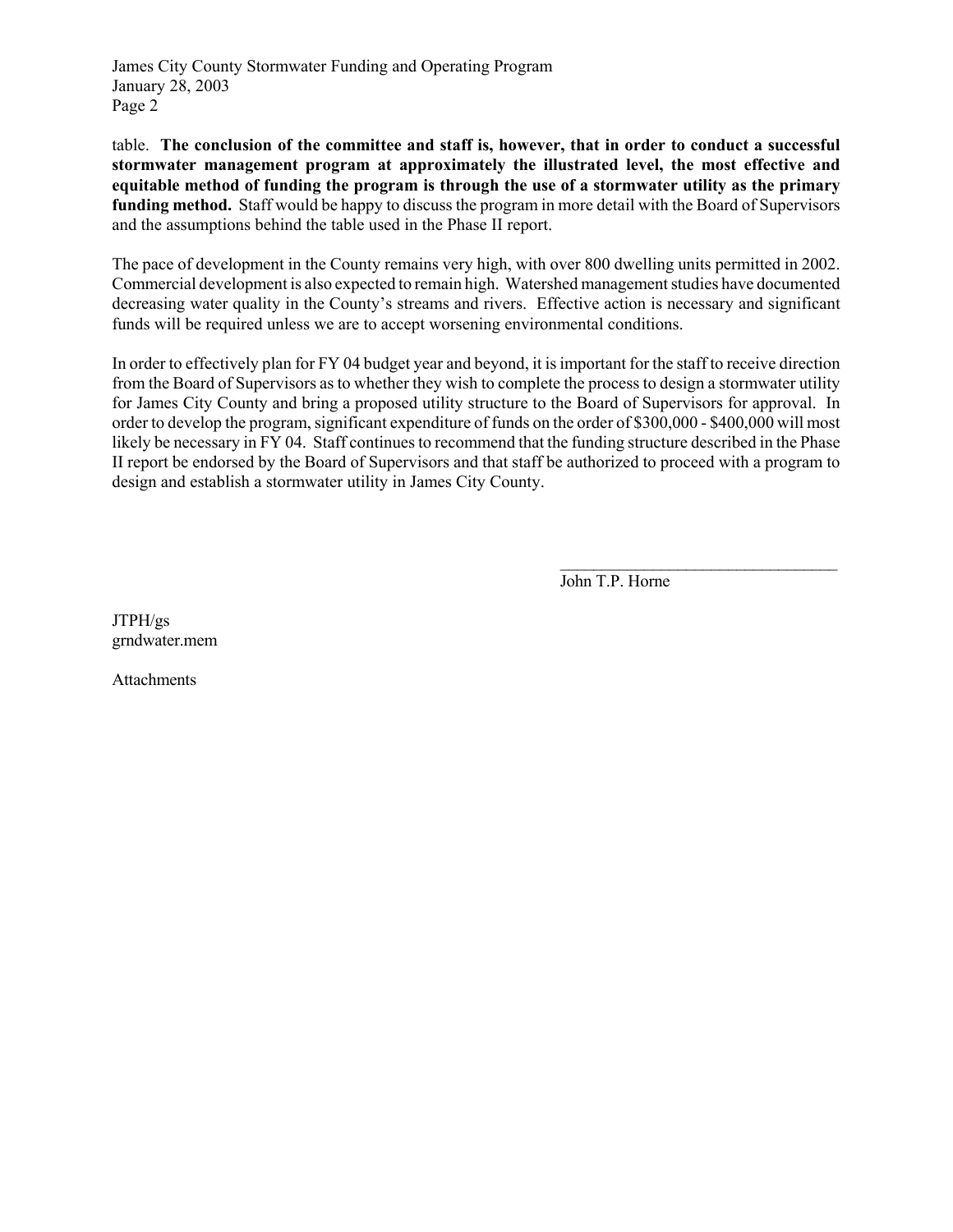SIGN IN SHEET Hampton Jesse Lard H. Kadge hicke Whitehead Will Barney RAY Basky Dave Kin Doug Beit de DREW MULHARC Stephen Deer REBORAH LENCESKI HRIS SCHREINER Murray Pearson<br>Ph. Smead Dutten Blilla AWRENT E. BEAMER  $15$ 

 $12/6/03$ 

Powhatan Crossing Powhaten Crossing Winston Terrage Lake Toano Estates Chip Haven. Governors Land Williamsburg ENV. Group / Chisel Rom Fors's Colony Jamestown 1607 Townhames POLLING WOODS BERKLEN (57888) Pownton Secondary Settled Will

Parlistin Secondon

 $\sqrt{2}$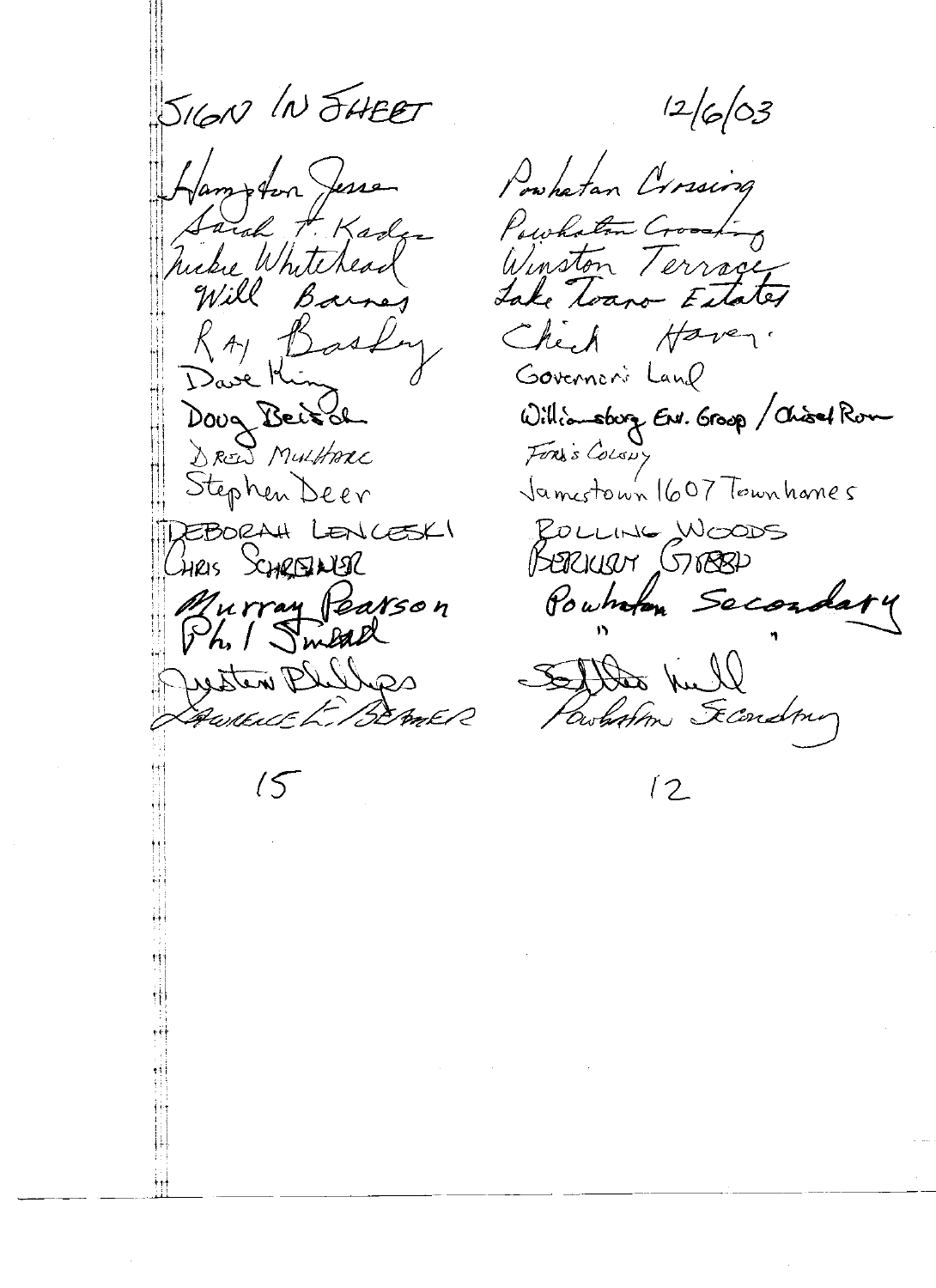### **M E M O R A N D U M**

| DATE:           | November 26, 2002                                                                           |
|-----------------|---------------------------------------------------------------------------------------------|
| TO:             | The Board of Supervisors                                                                    |
| FROM:           | John T. P. Horne, Development Manager                                                       |
| <b>SUBJECT:</b> | James City County Stormwater Funding and Operating Program - Phase II Action Plan<br>Report |
|                 |                                                                                             |

The Board has received a copy of the Action Plan Report developed by AMEC Earth and Environmental, Inc., with the assistance of the Stormwater Advisory Committee appointed by the Board. The Committee met several times with staff and the consultant and has reviewed and commented on this report. Members of the Committee will be in attendance at the Board Work Session and the Committee has endorsed the recommendations in the report.

The purpose of the Work Session is to receive Board direction on the next steps related to financing for stormwater costs. The report recommends a blended financing program, with a significant portion of future financing to be derived from stormwater service fees levied by a stormwater utility. If the Board endorses the recommendation to establish a stormwater utility, an additional 9-12 month process will be needed to establish that utility. Consulting services will be required and staff anticipates continued use of a citizen advisory committee to help formulate recommendations to the Board. By Fiscal Year 2005, stormwater service fees could assume some stormwater management costs. Some additional funding from the General Fund would be necessary to continue stormwater management functions in Fiscal Year 2004.

John T. P. Horne

 $\mathcal{L}_\text{max}$ 

JTPH/gs strmwtrfundII.mem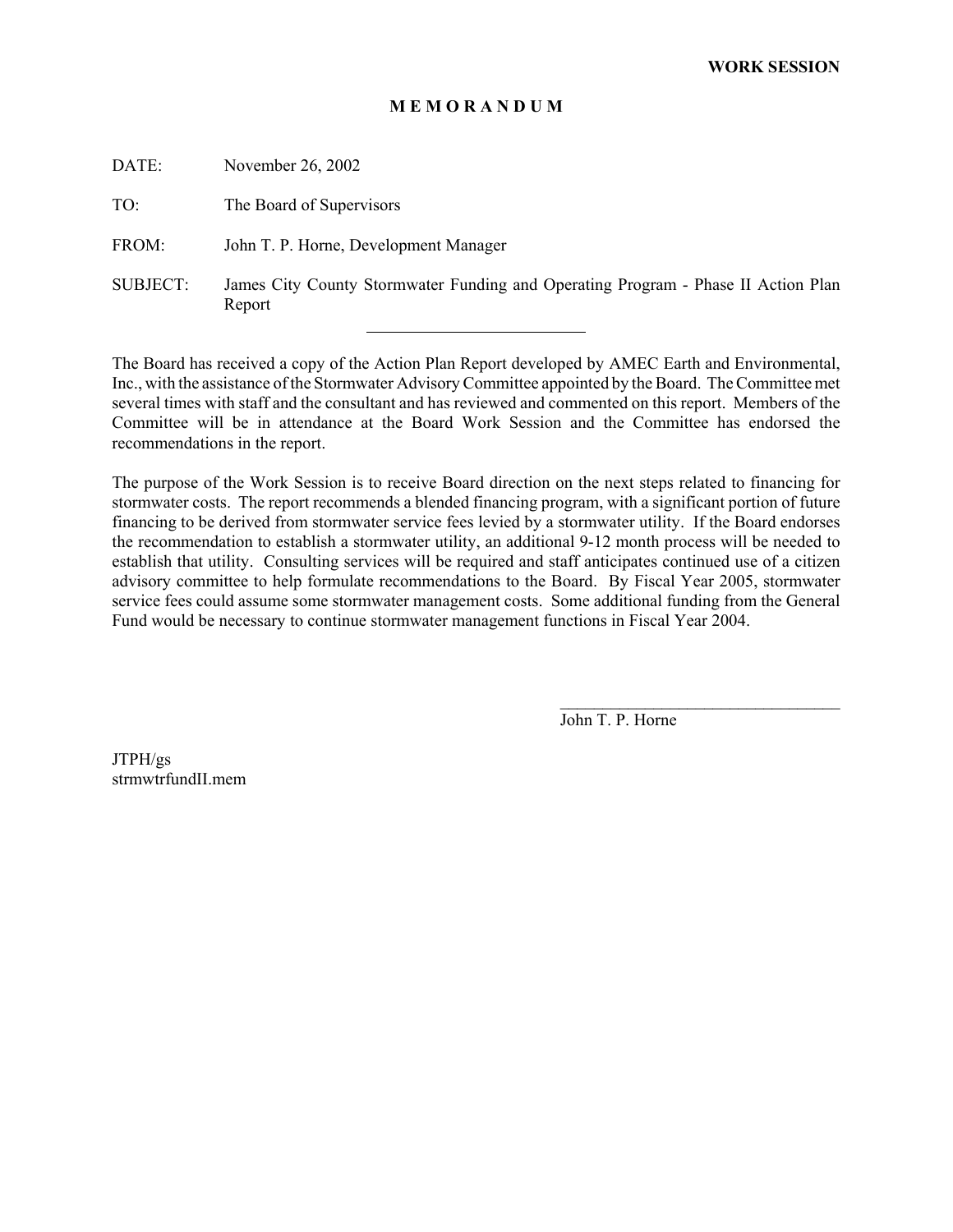

# James City County

### **Stormwater Utility Feasibility Study** Phase II Report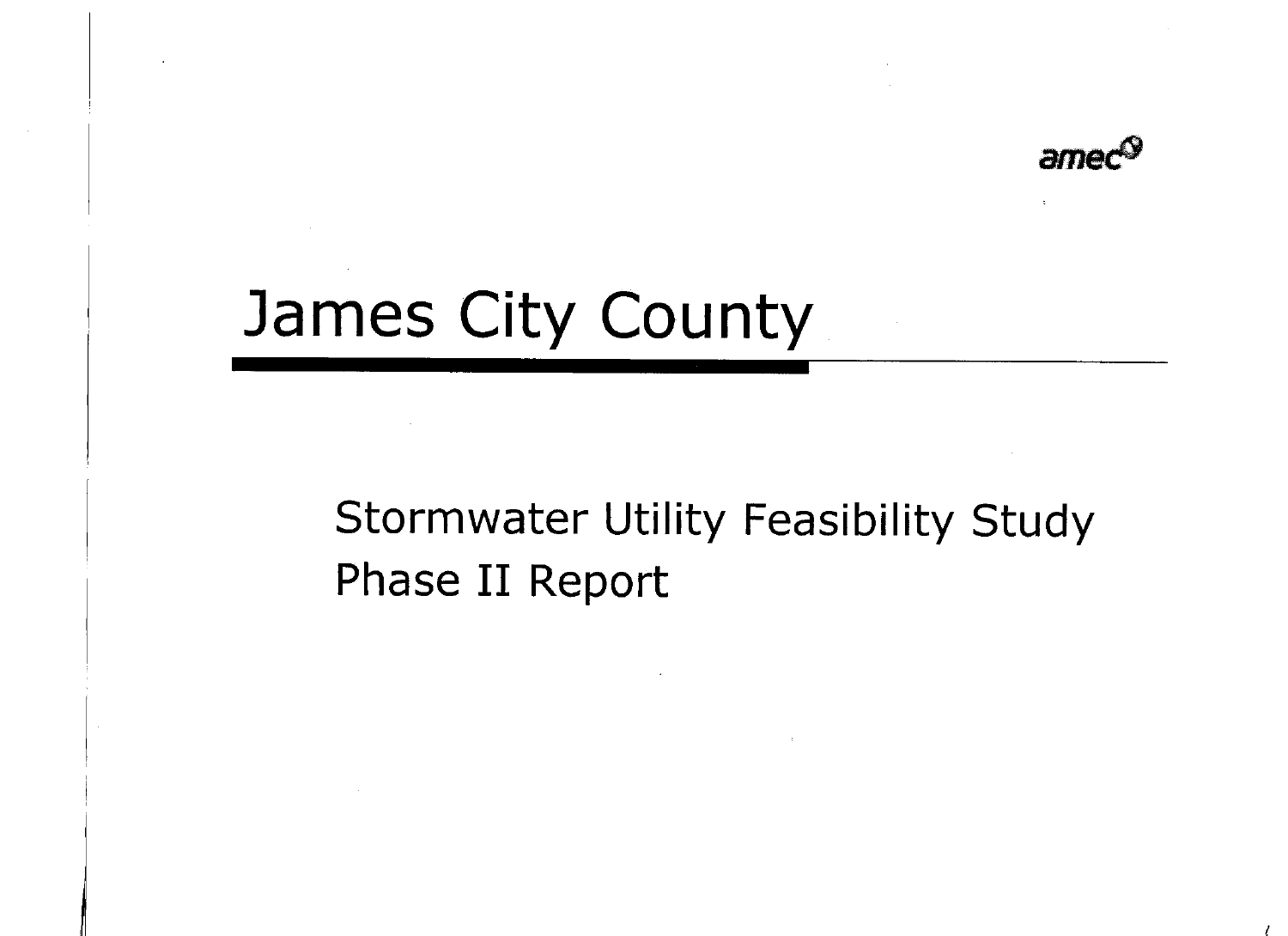### **IMPLEMENTATION AND PHASING OF RECOMMENDATIONS**

| ING SECTION CONTRACTOR COMPANY                                                                                       |             |
|----------------------------------------------------------------------------------------------------------------------|-------------|
| IMPLEMENT IMPROVED BMP DESIGN REQUIREMENTS                                                                           | <b>DONE</b> |
| IMPLEMENT BMP CONSTRUCTION SPECIFICATIONS                                                                            | <b>DONE</b> |
| IMPLEMENT CHANNEL PROTECTION CRITERIA                                                                                | <b>DONE</b> |
| IMPLEMENT WATER QUALITY CRITERIA                                                                                     | <b>DONE</b> |
| <u>S RASSER AND AN DESCRIPTION OF A CONSTRUCTION OF A STARBOARD CONTROL OF A STATE OF A STATE OF A STATE OF A ST</u> |             |
| HIRE A STORMWATER ENGINEER                                                                                           | <b>DONE</b> |
| CONDUCT WATERSHED STUDIES - POWHATAN CREEK                                                                           | <b>DONE</b> |
| <b>INSPECT BMP'S DURING CONSTRUCTION</b>                                                                             | <b>DONE</b> |
| CONDUCT POST CONSTRUCTION INSPECTIONS                                                                                | <b>DONE</b> |
| 2 AS 3 C . A DESTRUCTION CONTRACTOR                                                                                  |             |
| CONDUCT WATERSHED STUDIES - YARMOUTH CREEK                                                                           | <b>WIP</b>  |
| IMPLEMENT SUBWATERSHED STUDIES RECOMMENDATIONS                                                                       | <b>WIP</b>  |
| STUDY USE OF A STORMWATER UTILITY                                                                                    | <b>WIP</b>  |
| PERFORM NON-ROUTINE BMP MAINTENANCE AS NEEDED                                                                        | <b>DONE</b> |

 $\cdot$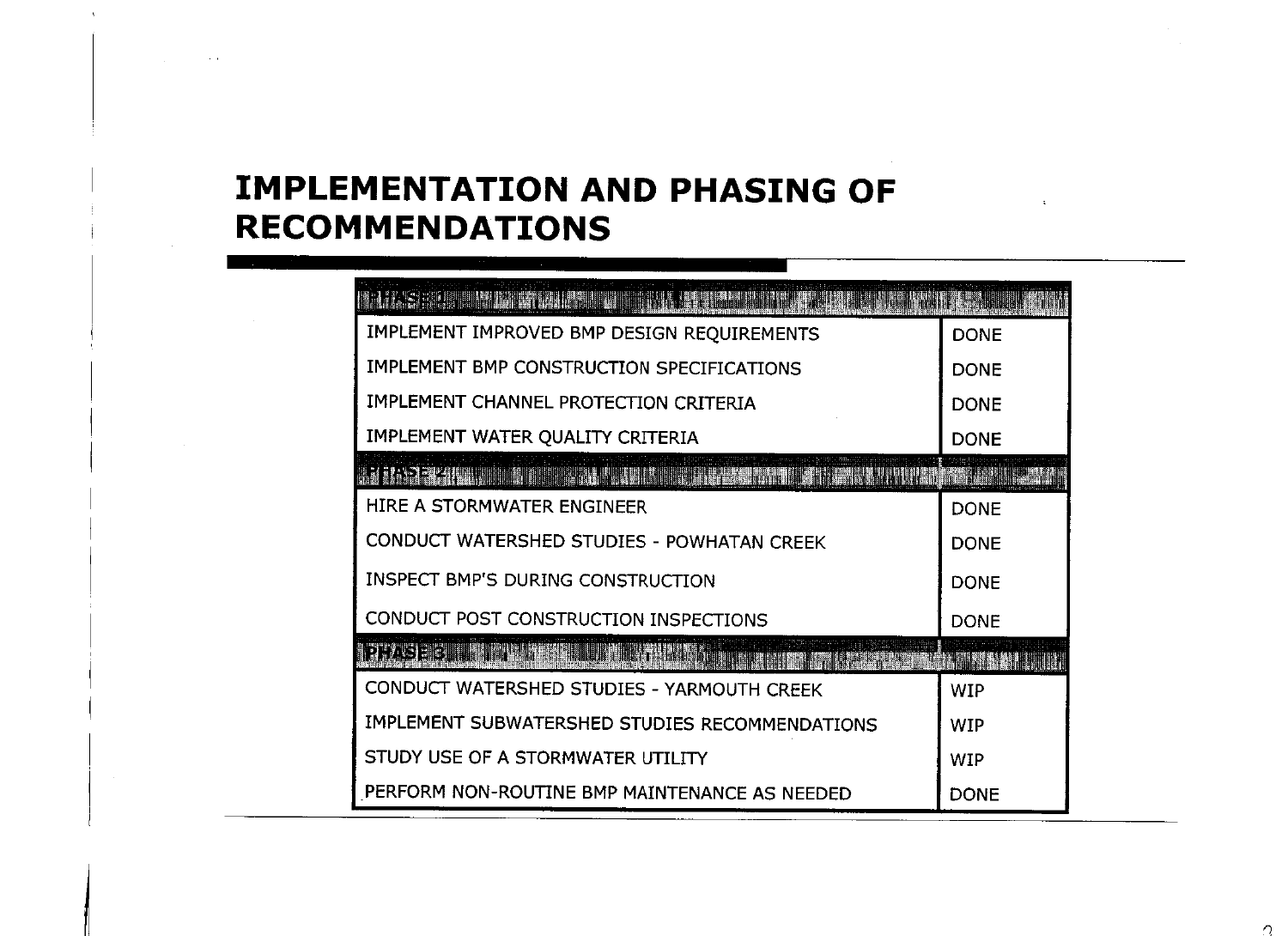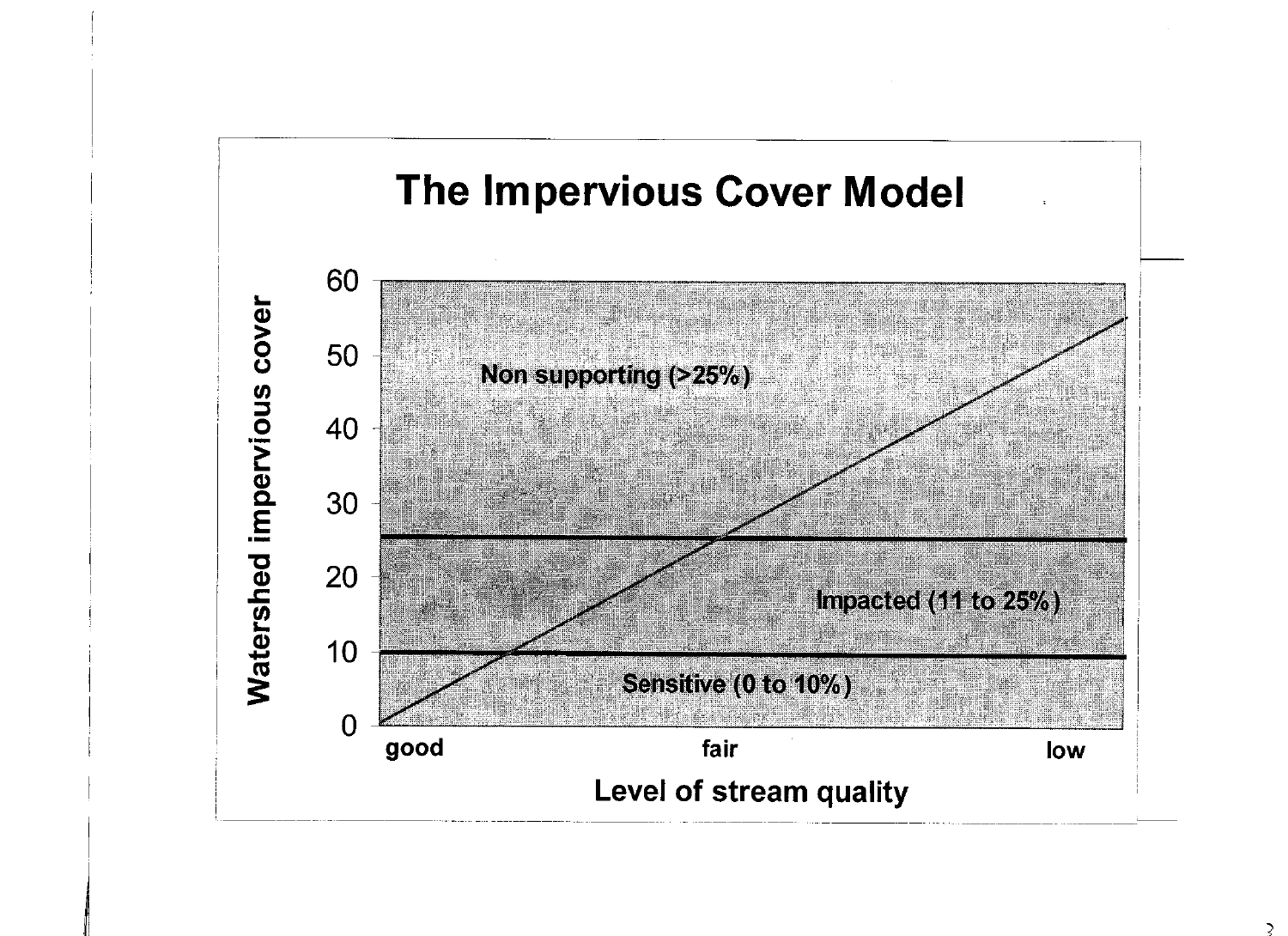### **Impacts of Impervious Cover**

□ Sensitive stream; impervious cover  $0 - 10\%$ 

- $\square$  stable channels
- $\square$  stable stream banks
- $\square$  good in-stream habitat
- $\square$  good water quality
- $\Box$  diverse fish and insect communities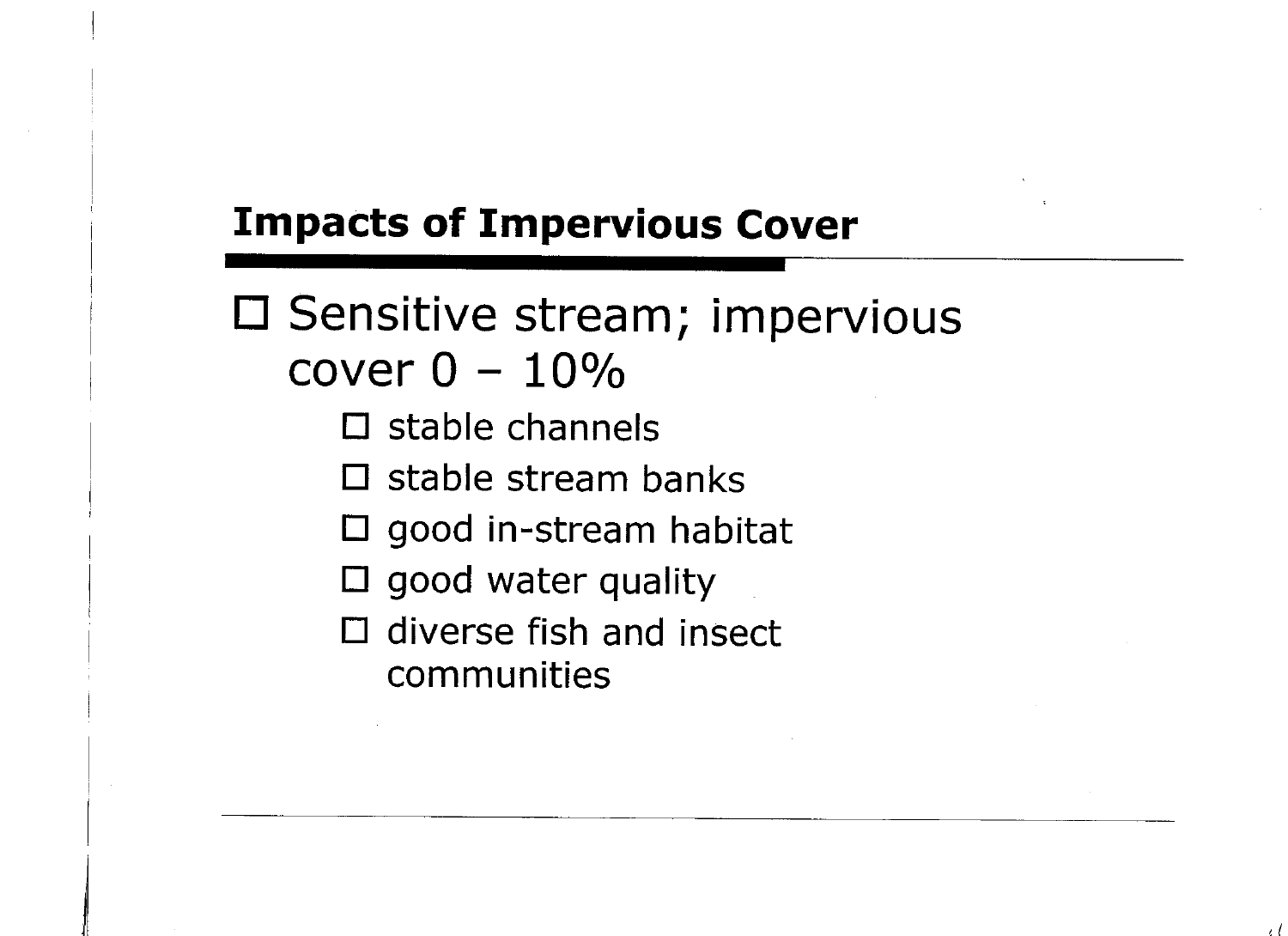### **Impacts of Impervious Cover (continued)**

### □ Impacted streams; impervious cover  $11 - 25%$

- $\square$  clear signs of degradation
- $\square$  channel erosion
- $\square$  channel widening
- $\Box$  unstable stream banks
- $\Box$  degraded in-stream habitat
- $\square$  only fair water quality
- $\square$  some fish and insects disappear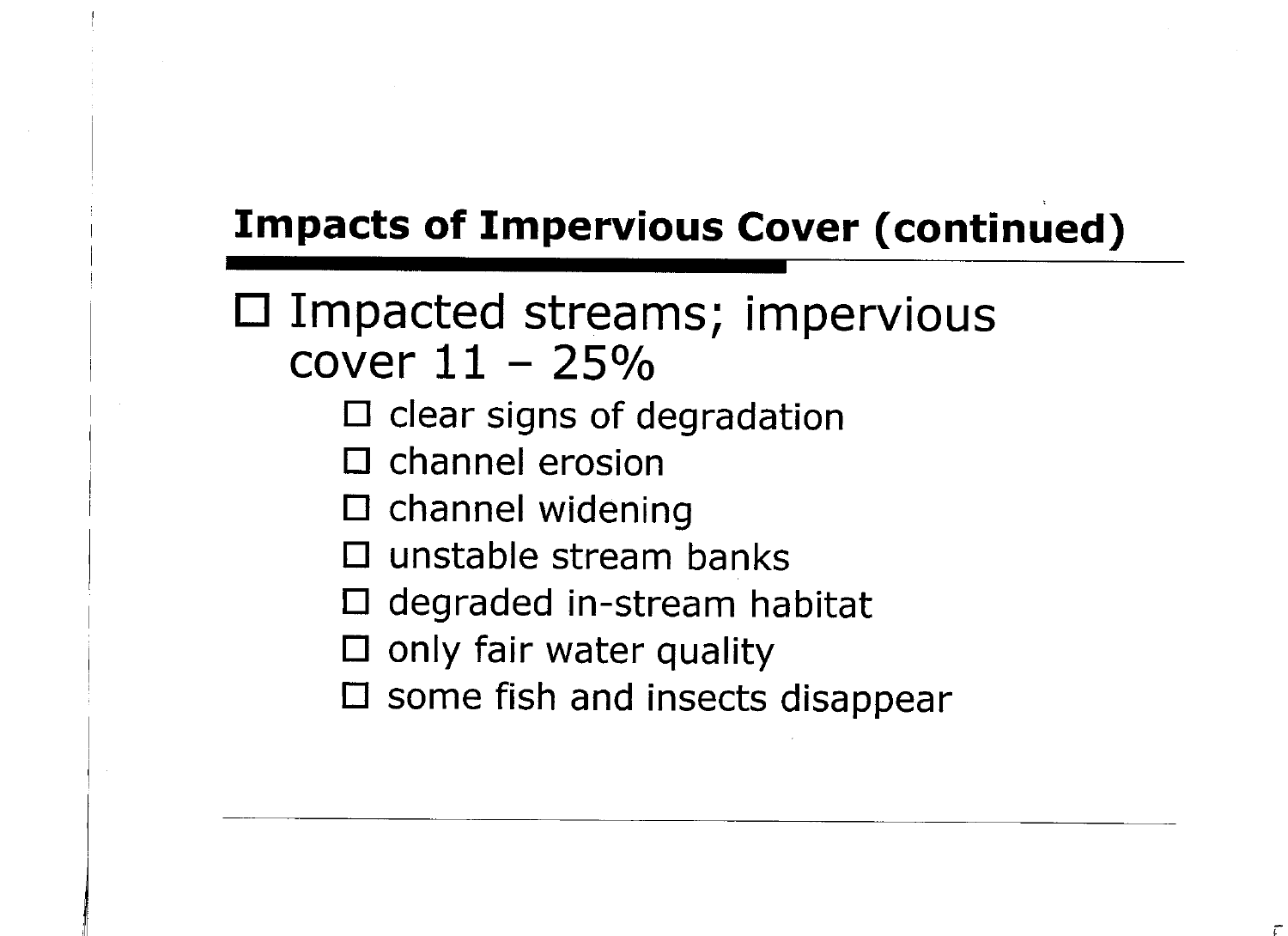### **Impacts of Impervious Cover** (continued)

□ Non-supporting stream; impervious  $cover > 25\%$ 

- $\square$  just a drainage ditch
- $\square$  unstable channels
- $\Box$  unstable banks
- $\square$  poor water quality
- $\Box$  little/ no habitat remains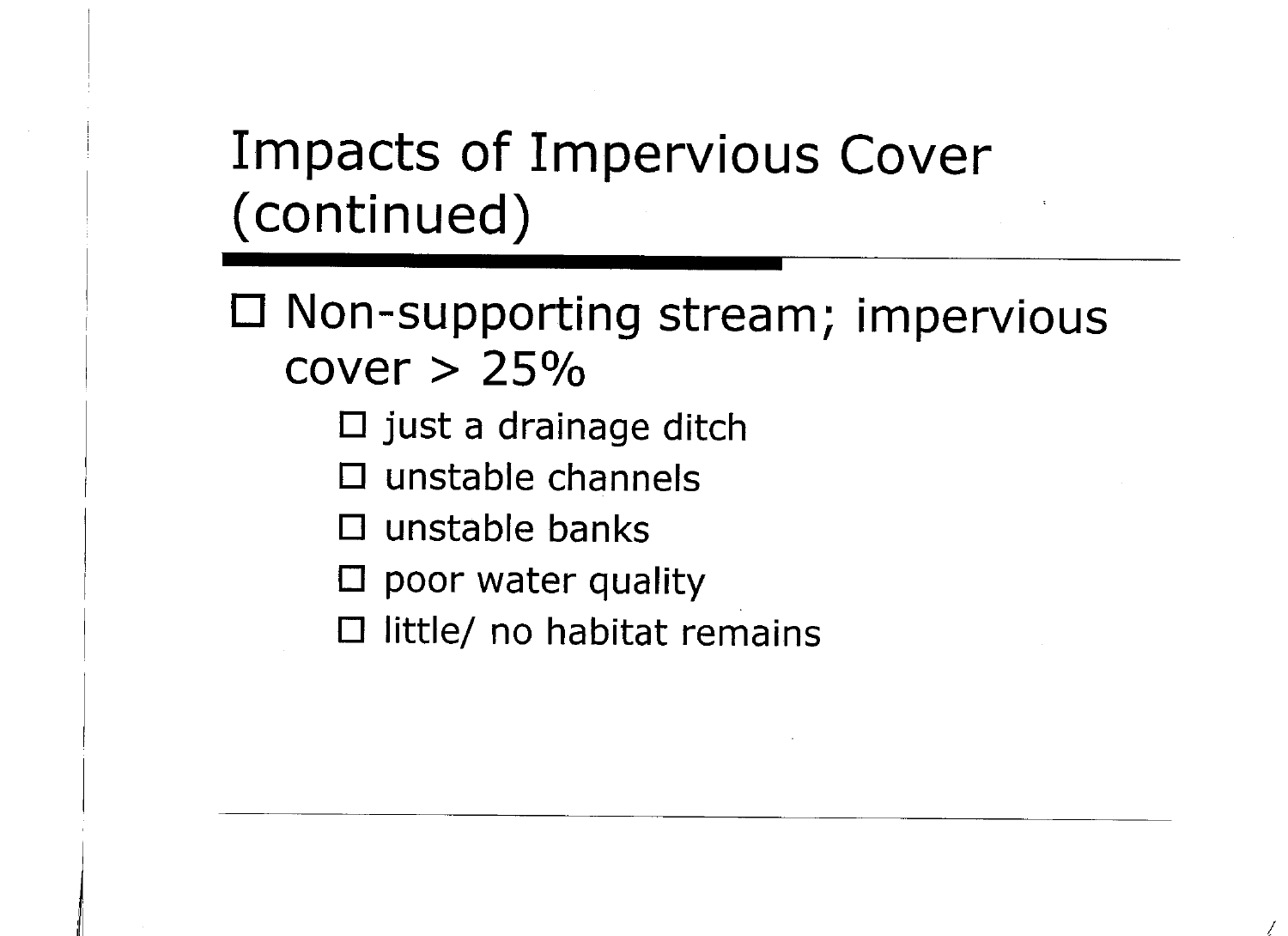

# Stormwater Operations and **Funding Study**

Phase II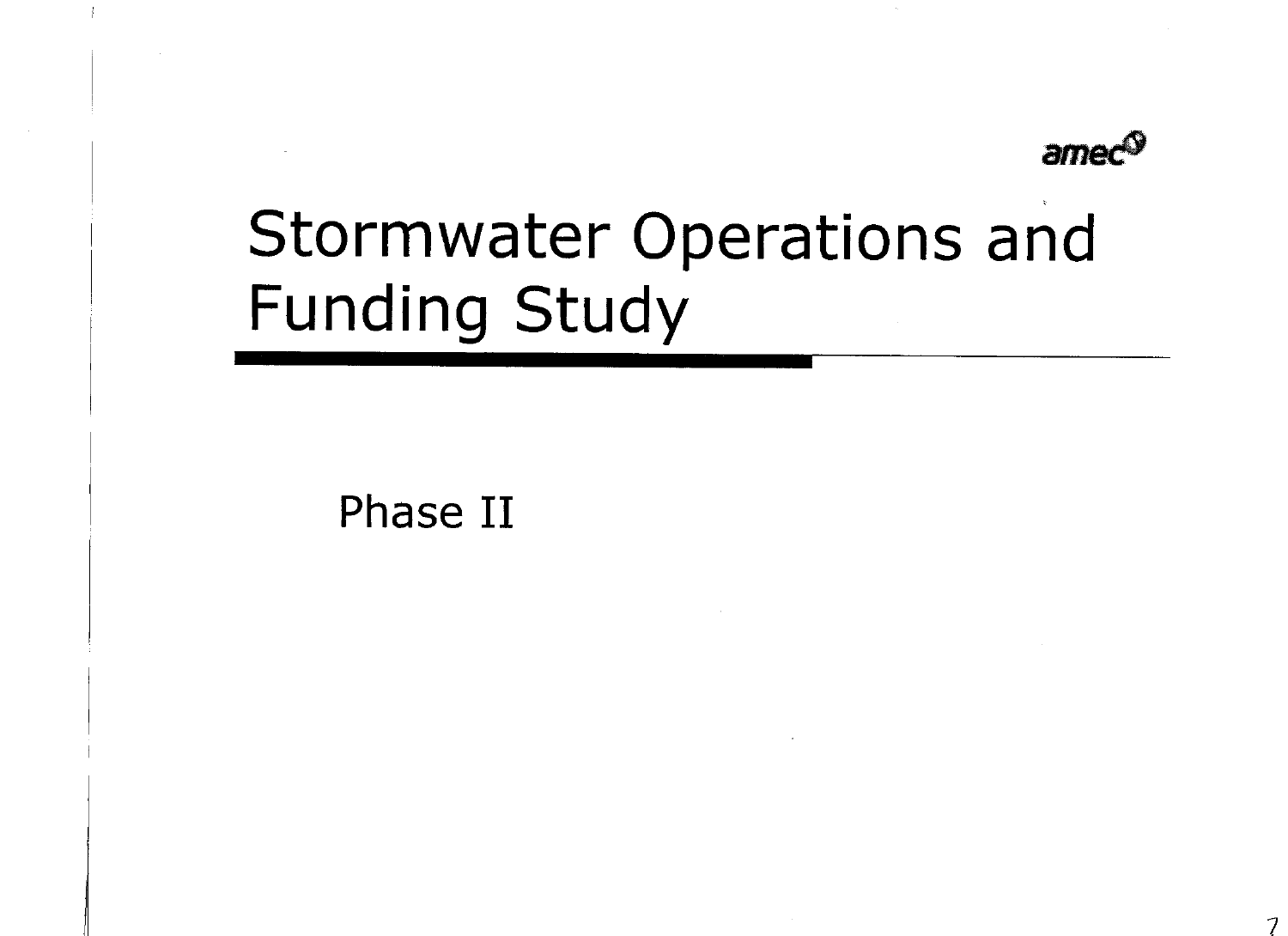## Program Enhancements

 $\Box$ 

 $\Box$ 

 $\Box$ 

#### $\Box$ **ENGINEERING & PLANNING**

- $\Box$ 1. Continue Watershed Planning Studies  $\Box$
- $\Box$ 2. Perform Stormwater Retrofits
- $\Box$ 3. Add Stormwater Management Staff
- $\Box$ 4. Improved Technical Tools
- $\Box$ **OPERATION & MAINTENANCE**
- 5. Monitor Program Compliance  $\Box$  $\Box$ 
	- 6. Maintain Database

 $\Box$ 

- $\Box$ 7. Increase Public Outreach/Education  $\Box$ 
	- 8. BMP Maintenance Program (Routine)
		- 8a. BMP Maintenance Program (Non-**Routine**)

#### $\Box$ **CAPITAL EXPENDITURES**

- 9. Restore Impaired Stream Segments
- 10. Construct Regional SW Facilities
- 11. Install Watershed-Related Signs
- 12. Purchase/Preserve Land  $\Box$
- $\Box$ **FINANCE & ADMINISTRATION**
- $\Box$ 13. Develop SW Funding Structure
- $\Box$ 14. Costs for SW Program Management
	- **REGULATION & ENFORCEMENT**
- 15. Implement New Planning Policies and  $\Box$ Regulations
- $\Box$ 16. Comply with NPDES Phase II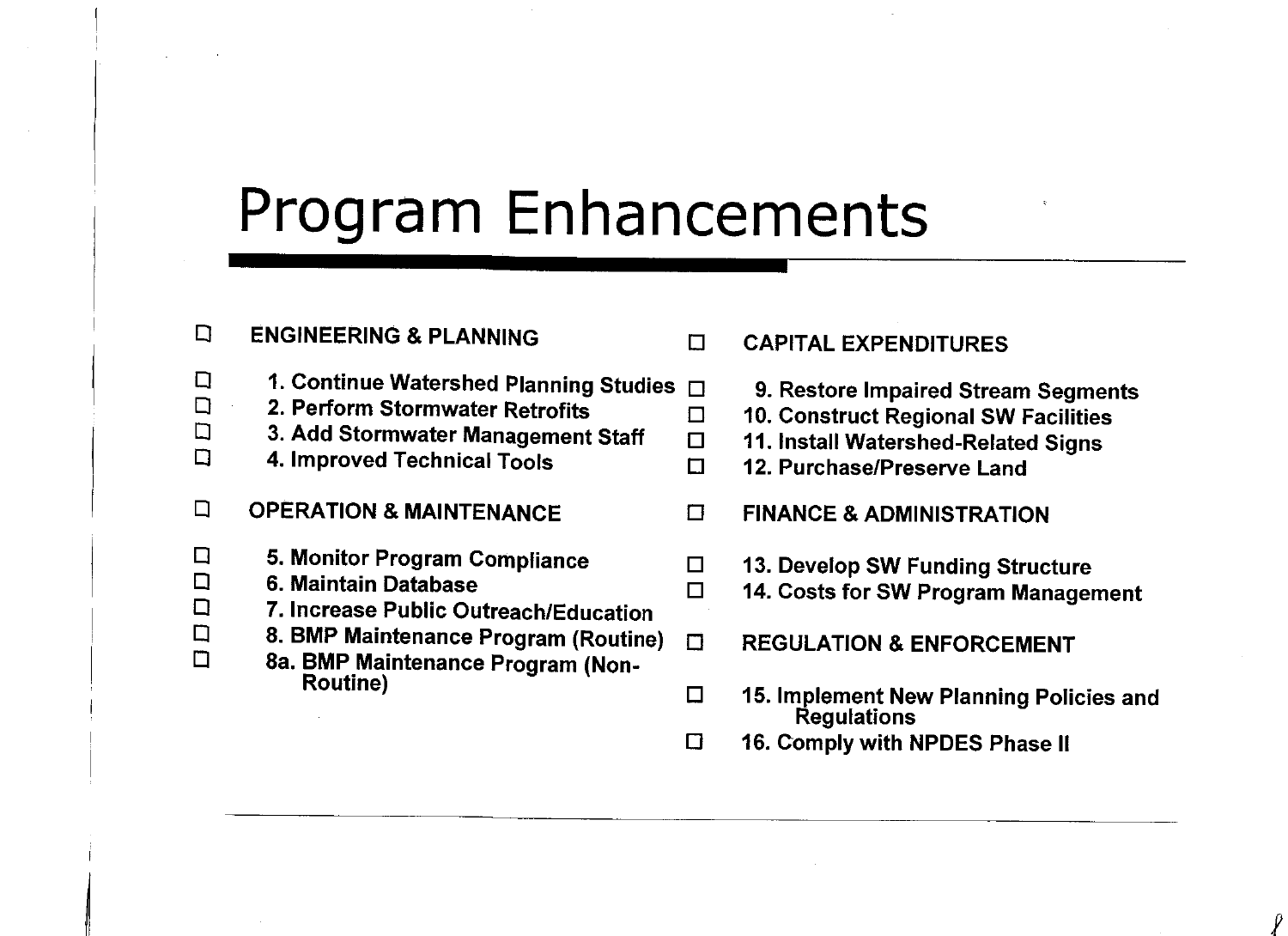

## **Preliminary Recommendations**

 $\Box$  Primary Funding – SW utility user fee

- + Dedicated funding source
- Equitable distribution of costs ╋
- Flexibility to allocate tiered costs  $\pm$
- + Easy to incorporate secondary funding \$\$
- + Relieves burden on general fund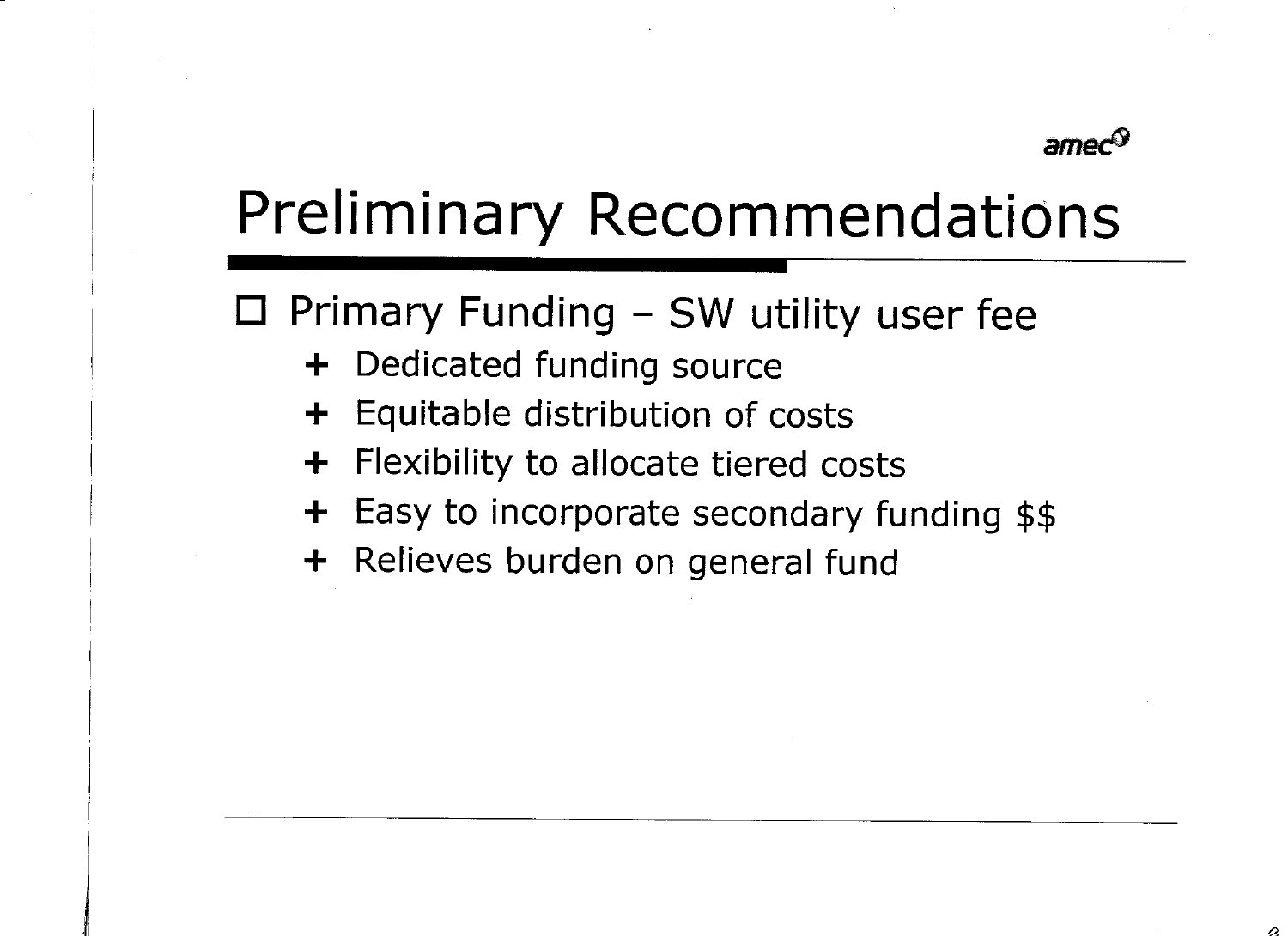

## Citizen's Advisory Committee

- $\Box$  Identified needs and priorities
- Identified objectives for County  $\Box$ services
- $\square$  Evaluated funding strategies
- Developed recommendation in Ш support of user fees for stormwater initiatives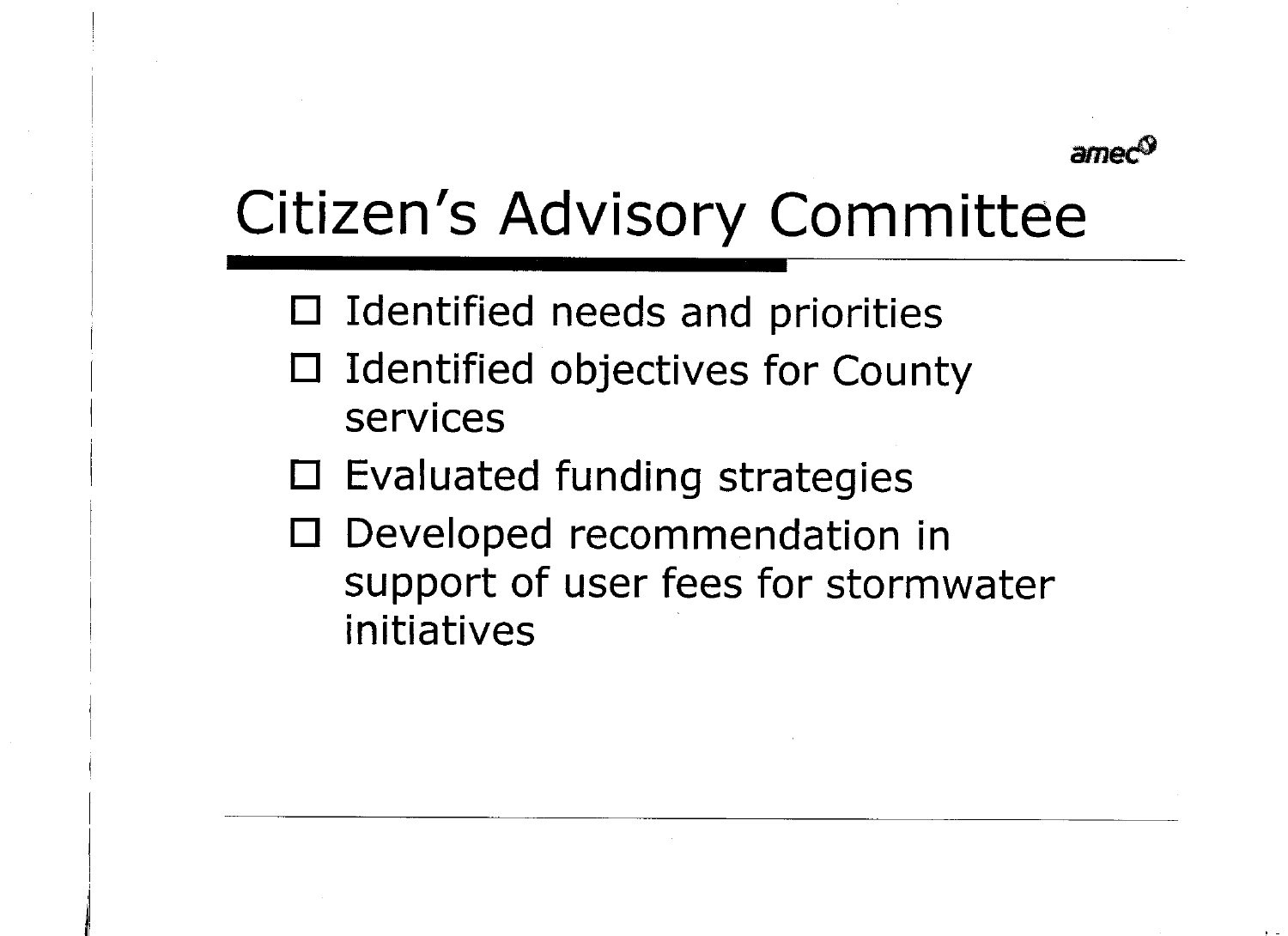## Stormwater Program Objectives

- $\Box$  Sustain quality of life
- $\Box$  Comply with Federal regulations for water quality protection
- $\square$  Ensure long-term system performance
- Address initiatives  $\Box$ defined by watershed studies
- $\Box$  Invest in system enhancement on a regional approach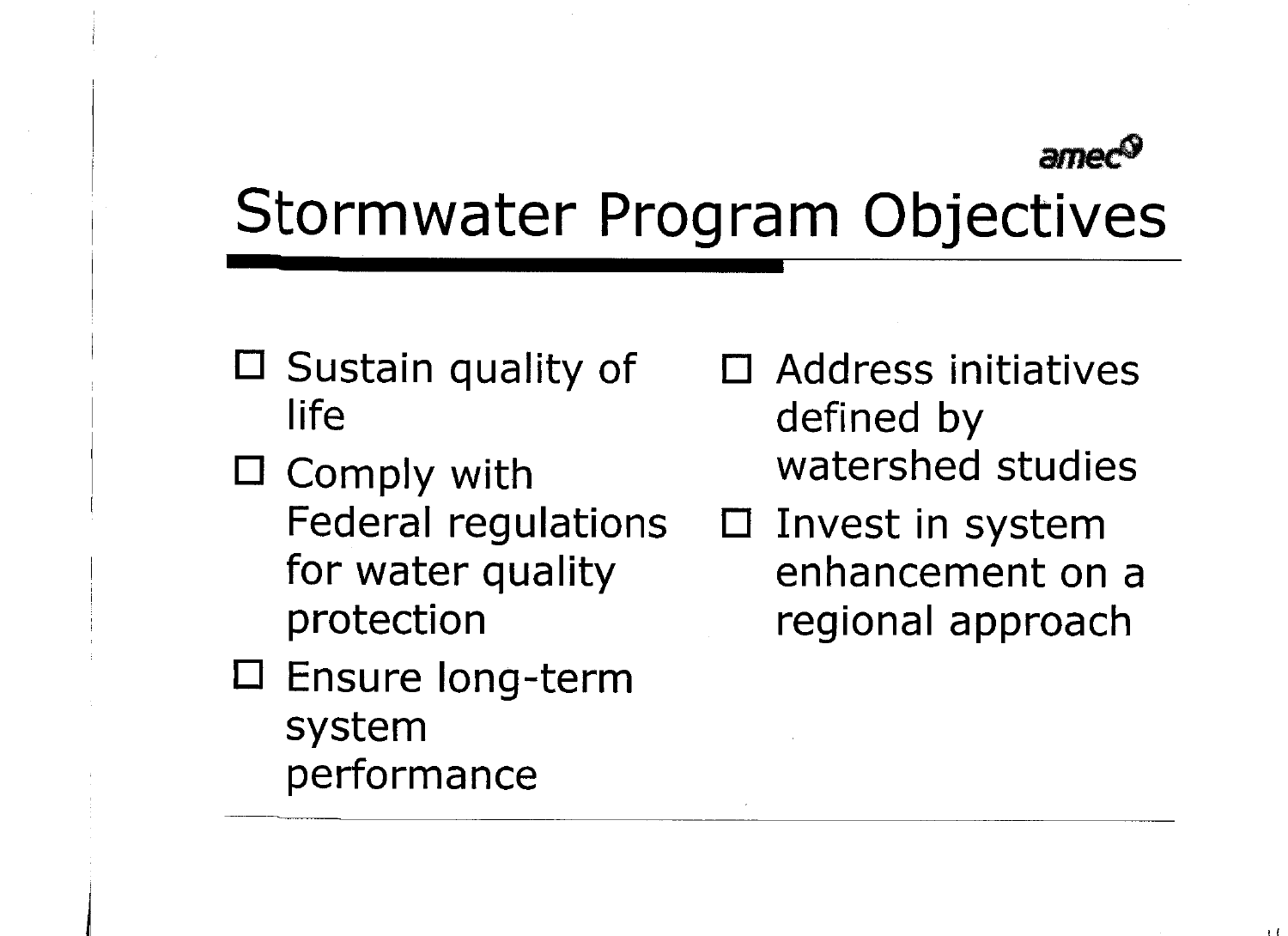

# **Funding Recommendation**

### **Blended Revenues** - Primary Funding is SW user fee

- + Dedicated funding source to address objectives
- + Provide credits to support private investment in the system
- + Equitable distribution of costs
- + Flexibility to address both urban and rural services
- Incorporate secondary funding  $\div$
- + Relieve burden on general fund
- + Average residential rate: \$2.50 to \$4.00 a month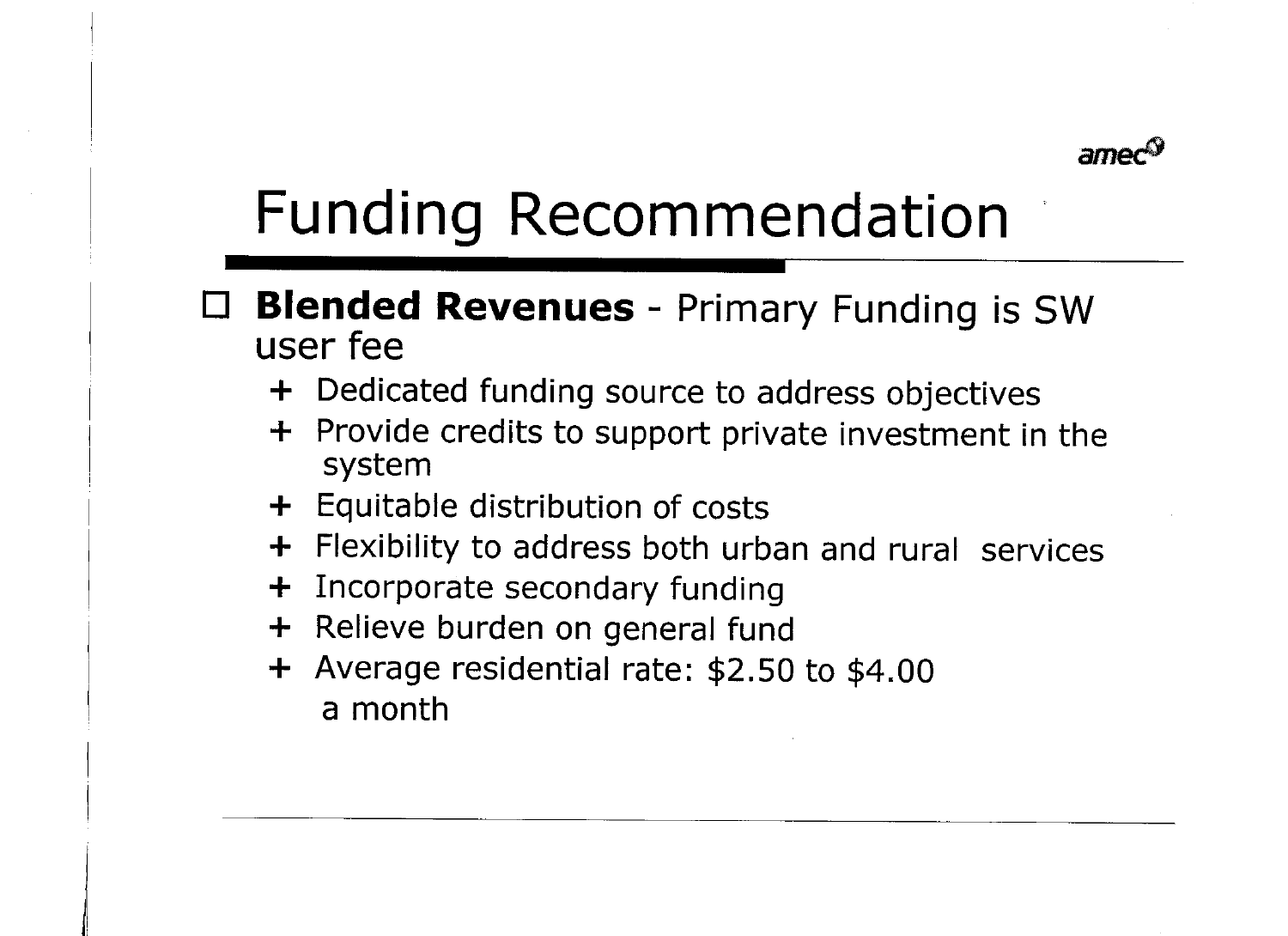

# Phase III

□ Establish policies and develop rate structure for fees

 $\square$  Tasks:

- Final Program of Services
- **Cost of Service Analysis** ٠
- **Rate Analysis**
- Creation of Billing Account File
- **Educate the Public**
- Adoption of Rate Ordinance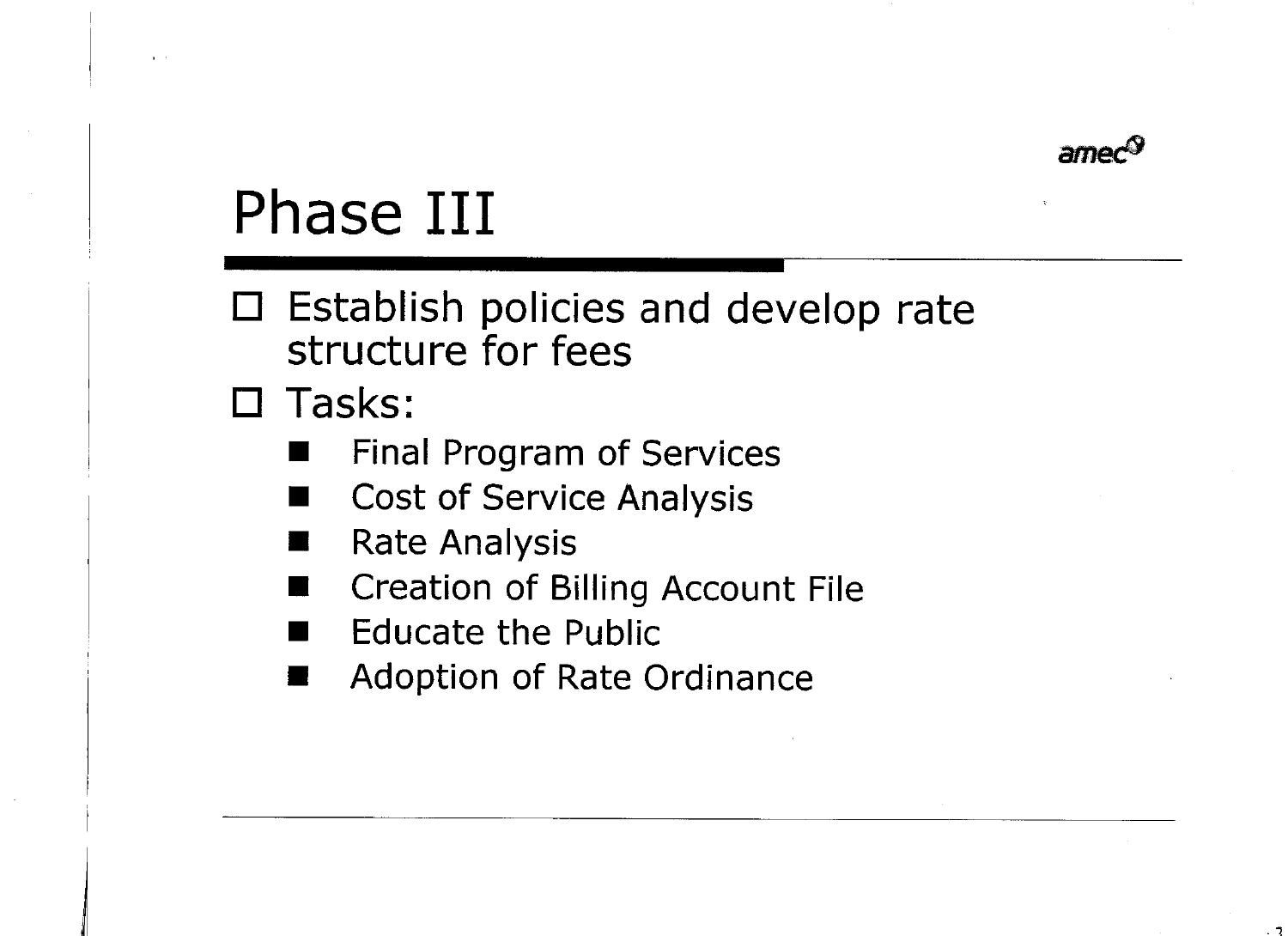### Stormwater Management Fees per City

 $\hat{L}_{\rm{max}}$ 

|                                                  | <u>. Princess and the community of the problem in the consideration of the constant of the constant of the constant of the constant of the constant of the constant of the constant of the constant of the constant of the const</u> |                                                          |                                          |                                                     |                                                               |                                                                                      |
|--------------------------------------------------|--------------------------------------------------------------------------------------------------------------------------------------------------------------------------------------------------------------------------------------|----------------------------------------------------------|------------------------------------------|-----------------------------------------------------|---------------------------------------------------------------|--------------------------------------------------------------------------------------|
| <b>City</b>                                      | <b>Norfolk</b>                                                                                                                                                                                                                       | Virginia Beach                                           | Chesapeake                               | Portsmouth                                          | <b>Hampton</b>                                                | <b>Newport</b><br><b>News</b>                                                        |
| Equivalent<br><b>Residential</b><br>Rate (ERU)   | None                                                                                                                                                                                                                                 | 2,269 $ft^2$                                             | $2.112 \text{ ft}^2$                     | $1,877 \text{ ft}^2$                                | 2,429 $ft^2$                                                  | $1,777 \text{ ft}^2$                                                                 |
| Single-<br>family<br><b>Residential</b><br>Rate  | \$0.18/day<br>$$65.70$ /year                                                                                                                                                                                                         | \$0.141/day<br>\$51.45/year                              | \$30.60/year                             | \$10.50/quarter<br>\$42.00/year                     | \$42/year                                                     | \$37.20/year                                                                         |
| Multi-<br>family Rate                            | \$0.00124/<br>$2000 \text{ ft}^2/\text{day}$                                                                                                                                                                                         | Area/ERU x<br>\$0.141/day                                | \$30.60/year                             | $$10.50$ /quarter<br>\$42.00/year                   | \$42/year                                                     | \$1.30/month/<br>unit                                                                |
| Non-<br>residential<br>Rate                      | \$0.00124/<br>$2000 \frac{\text{ft}^2}{\text{day}}$                                                                                                                                                                                  | Commercial<br>Area/ERU x<br>\$0.141/day                  | Commercial<br>Area/ERU x<br>\$30.60/year | Commercial<br>Area/ERU x<br>\$10.50/quarter         | Commercial<br>Area/ERU x<br>$$42$ /year                       | Commercial<br>Area/ERU x<br>\$37.20/year                                             |
| <b>Reductions/</b><br><b>Credits</b>             | None                                                                                                                                                                                                                                 | <b>Reduction based</b><br>on BMP and<br>where discharged | Earned by<br>utilizing BMPs              | Earned by<br>utilizing BMPs<br>(commercial<br>only) | Earned by<br>utilizing<br><b>BMPs</b><br>(commercial<br>only) | Earned by<br>utilizing<br><b>BMPs</b> and<br>right of way<br>(commercial<br>$only)*$ |
| <b>Billing</b>                                   | With water<br>utility bill                                                                                                                                                                                                           | Separate bill<br>twice per year                          | Separate bill<br>twice per year          | In property tax                                     | In property<br>tax                                            | In property<br>tax                                                                   |
| <b>Vacant Lots</b>                               | <b>Billable if</b><br>impervious<br>area                                                                                                                                                                                             | <b>Billable</b> if<br>impervious area                    | <b>Billable if</b><br>impervious<br>area | None                                                | $>12,000 \text{ ft}^2$<br>billed<br>1/2 ERU or<br>\$21/year   | Based on<br>impervious<br>area                                                       |
| <b>Annual</b><br>Revenue<br>(Million<br>Dollars) | 3.7(2002)                                                                                                                                                                                                                            | 8.4 (2002)                                               | 2.9(2002)                                | 2.5(2002)                                           | 3.6(2002)                                                     | 5.2(2002)                                                                            |

 $\pm$   $\ell$   $\ell$ 

\* Utilizing a household cleaner disposal program offers a residential reduction.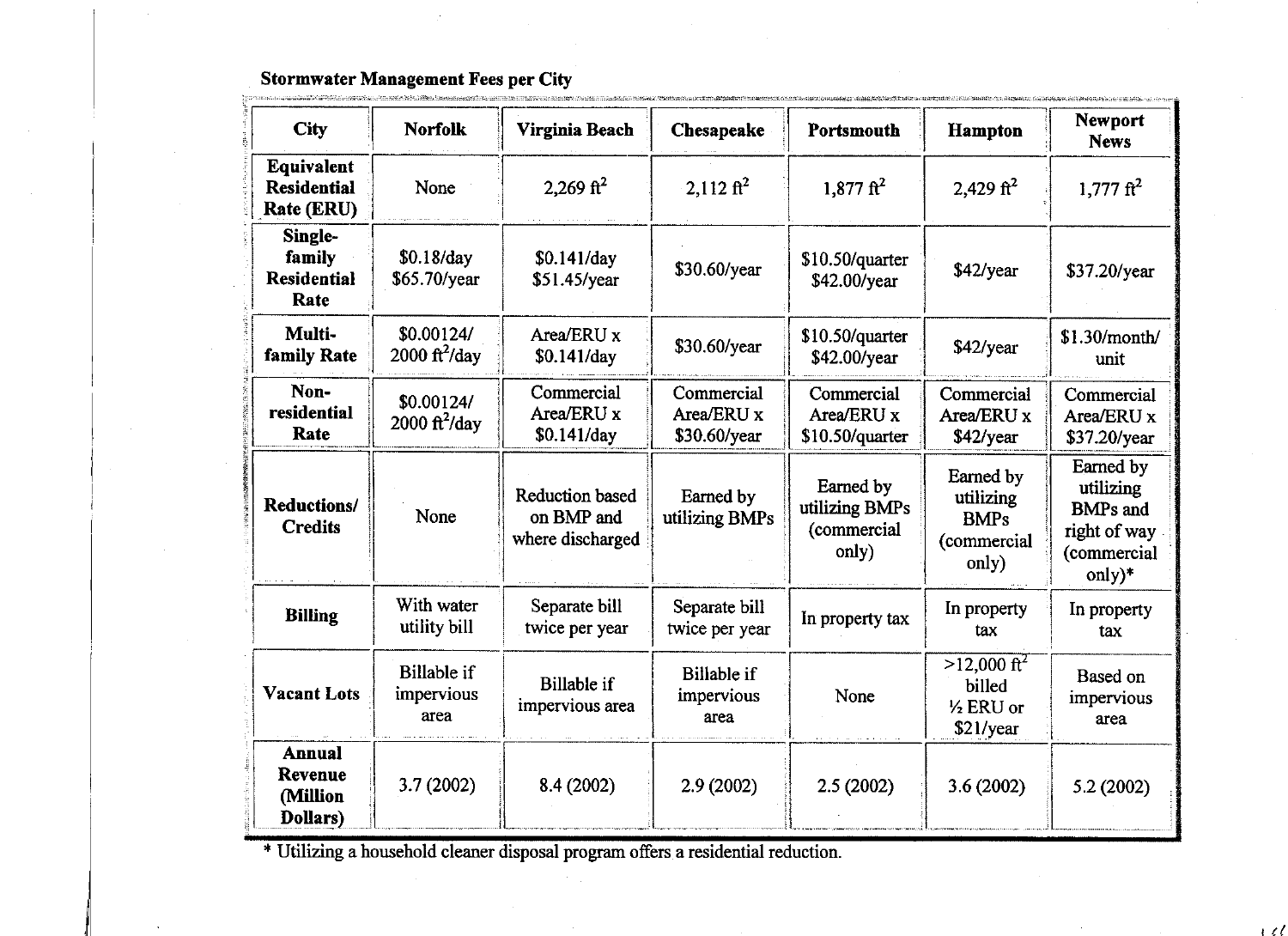|                                                      |     | Year <sub>2</sub> | Year 3                           | Year 4          | Year 5               |
|------------------------------------------------------|-----|-------------------|----------------------------------|-----------------|----------------------|
| <b>Stormwater Program Cost Estimates</b>             |     | <b>FY 05</b>      | <b>FY 06</b>                     | <b>FY 07</b>    | <b>FY 08</b>         |
|                                                      |     | $$ \times 1000$   | $\sqrt{\frac{2}{3}} \times 1000$ | $$ \times 1000$ | $$ \times 1000$      |
| <b>NEW PROGRAM ELEMENTS</b>                          |     |                   |                                  |                 |                      |
| <b>ENGINEERING &amp; PLANNING</b>                    |     |                   |                                  |                 |                      |
| 1. Continue Watershed Planning Studies               |     | 40                |                                  |                 |                      |
| 2. Perform Storwmater Retrofits                      |     | 60                | 40<br>75                         | 40              | 40                   |
| 3. Add Stormwater Management Staff                   |     | 50                | 50                               | 90<br>50        | 105                  |
| 4. Improved Technical Tools                          |     | $\overline{5}$    | 5                                | 5               | 50<br>$\overline{5}$ |
| <b>OPERATION &amp; MAINTENANCE</b>                   |     |                   |                                  |                 |                      |
| <b>Monitor Program Compliance</b><br>5.              |     | 15                | 15                               | 15              | 15                   |
| 6. Maintain Database                                 |     | 5                 | $\overline{5}$                   | 5               | 15                   |
| Increase Public Outreach/Education<br>$\overline{7}$ |     | 45                | 45                               | 45              | 45                   |
| 8. BMP Maintenance Program (Routine)                 |     | 40                | 70                               | 100             | 120                  |
| 8a. BMP Maintenance Program (Non -                   |     |                   |                                  |                 |                      |
| Routine)                                             |     | 150               | 200                              | 250             | 350                  |
| <b>CAPITAL EXPENDITURES</b>                          |     |                   |                                  |                 |                      |
| <b>Restore Impaired Stream Segments</b><br>9.        |     | $\overline{100}$  | 125                              | 150             | 175                  |
| 10. Construct Regional SW Facilities                 |     | 250               | 500                              | 500             | 500                  |
| 11. Install Watershed-Related Signs                  |     | 10                | 5                                | 5               | $\overline{5}$       |
| 12. Purchase/Preserve Land                           |     | $\overline{100}$  | 100                              | 100             | 100                  |
| <b>FINANCE &amp; ADMINISTRATION</b>                  |     |                   |                                  |                 |                      |
| 13. Develop SW Funding Structure                     |     | 300               | 50                               |                 |                      |
| 14. Costs for SW Program Management                  |     | 50                | 120                              | 120             | 120                  |
| <b>REGULATION &amp; ENFORCEMENT</b>                  |     |                   |                                  |                 |                      |
| 15. Implement New Planning Policies and              |     |                   |                                  |                 |                      |
| Regulations                                          |     | 10                | 10                               | 10              | 10                   |
| 16. Comply with NPDES Phase II                       |     | 100               | 100                              | 100             | 100                  |
| <b>TOTAL NEW PROGRAM</b>                             |     | 1330              | 1515                             | 1585            | 1755                 |
|                                                      |     |                   |                                  |                 |                      |
| <b>EXISTING PROGRAM ELEMENTS</b>                     |     |                   |                                  |                 |                      |
| <b>ADMINISTRATION &amp; OVERHEAD</b>                 | 38  | 38                | 38                               | 38              | 38                   |
| <b>ENVIRONMENTAL DIVISION</b>                        | 500 | 500               | 500                              | 500             | 500                  |
| <b>CAPITAL PROJECTS</b>                              | 420 | 80                | 0                                | $\mathbf 0$     | 0                    |
| <b>TOTAL EXISTING PROGRAM</b>                        | 958 | 618               | 538                              | 538             | 538                  |
|                                                      |     |                   |                                  |                 |                      |
| <b>TOTAL NEW &amp; EXISTING PROGRAMS</b>             | 958 | 1948              | 2053                             | 2123            | 2293                 |
|                                                      |     |                   |                                  |                 |                      |
|                                                      |     |                   |                                  |                 |                      |
|                                                      |     |                   |                                  |                 |                      |
|                                                      |     |                   |                                  |                 |                      |
|                                                      |     |                   |                                  |                 |                      |
|                                                      |     |                   |                                  |                 |                      |
|                                                      |     |                   |                                  |                 |                      |
|                                                      |     |                   |                                  |                 |                      |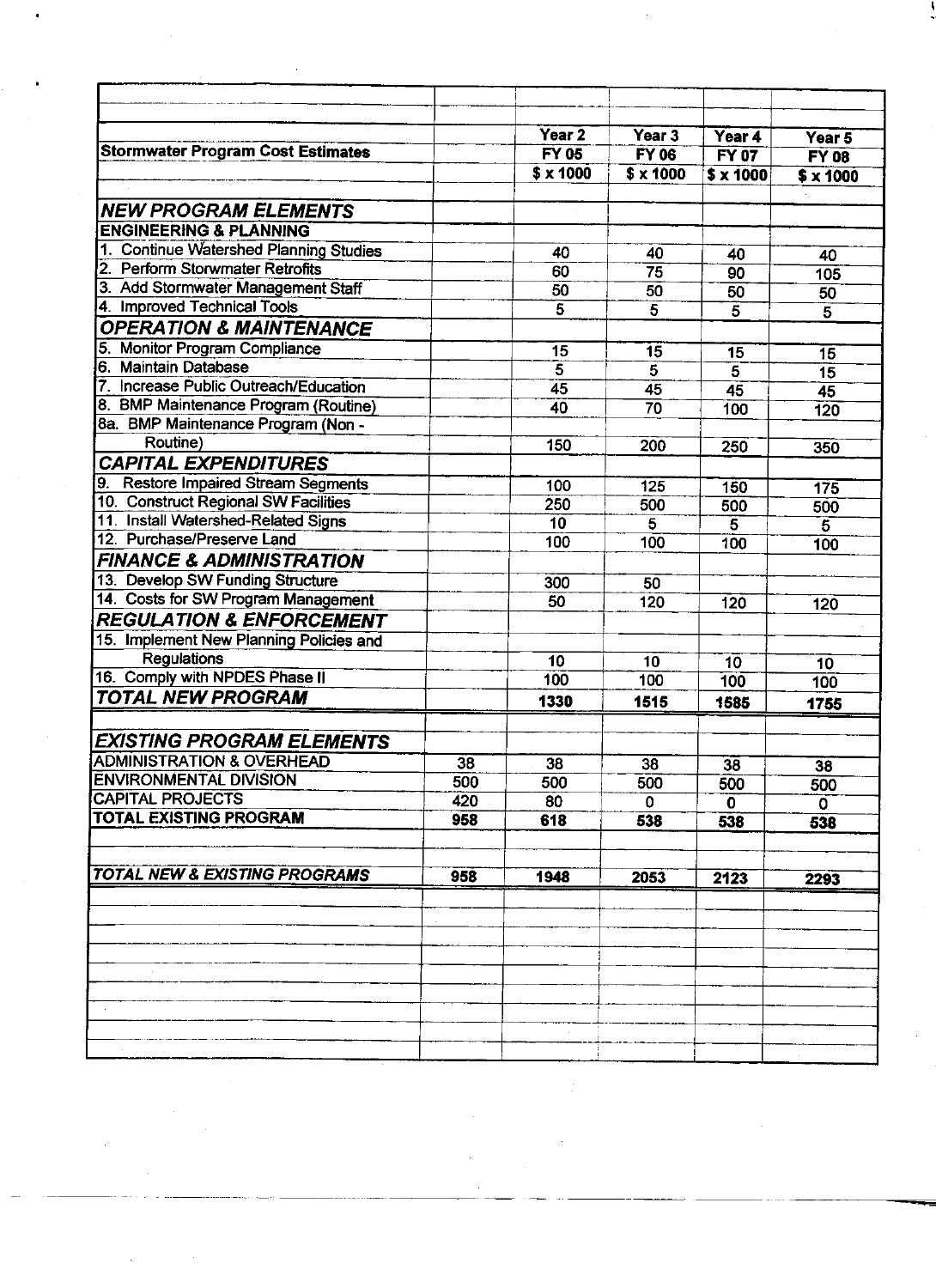### LINE ITEM DESCRIPTION: PLANNED PROGRAM LAYOUT TABLE

| Item#          | <b>Description of Cost Center</b>                                                                                                                                                                                                                                                                                                                                              |
|----------------|--------------------------------------------------------------------------------------------------------------------------------------------------------------------------------------------------------------------------------------------------------------------------------------------------------------------------------------------------------------------------------|
| $\geq 1$       | Watershed Planning of the major watersheds is on going and will continue with a minimum of<br>one study area to be completed each year.                                                                                                                                                                                                                                        |
| $\overline{2}$ | The watershed planning studies are identifying necessary stormwater retrofits in each area.<br>In Year 1 it is expected that in-house design will take place, allowing retrofit work to begin in<br>Year 2. This program element is expected to grow by 25% a year, as additional retrofit needs<br>are identified in watersheds other than Powhatan Creek.                    |
| 3              | To support the increases in engineering requirements with an expanded program, additional<br>resources will be provided to the Environmental Division by the addition of one stormwater<br>engineer in Year 2.                                                                                                                                                                 |
| 4              | To keep up with changes in technology (GIS, mapping, and updated design standards) the<br>proposed level of funding recognizes a need to provide minor updates annually.                                                                                                                                                                                                       |
| 5              | This item includes costs identified in the Powhatan Creek study for contracts with the College<br>of William & Mary for monitoring activities.                                                                                                                                                                                                                                 |
| 6              | Database maintenance includes annual inventory and software updates and an additional<br>\$10,000 expenditure in Year 5 for updating impervious cover computations.                                                                                                                                                                                                            |
| $\overline{7}$ | Public Education and outreach is a key focus of the expanded Stormwater Program. A Public<br>Education program will be developed and implemented to ensure that the community has a<br>broad understanding of the needs being addressed by the Stormwater Program. The costs<br>include funding a public education coordinator (0.5 FTE) in Year 2 and expenses.               |
| 8              | Additional resources will likely be required as the County further defines their long-term<br>maintenance policies and level of service strategies. This line item addresses annual Best<br>Management Practice (BMP) inspections and routine maintenance of county-owned BMPs.<br>The costs include one additional inspector in Year 2, as well as routine maintenance costs. |
| 8а             | Additional resources will likely be required as the County further defines their long-term<br>maintenance policies and level of service strategies. This line item addresses non-routine<br>maintenance of county-owned and privately-owned BMPs.                                                                                                                              |
| 9              | This item includes the costs identified in the Powhatan Creek study for stream restoration<br>projects. Planning for this work will be done in Year 1 with construction activities to begin in<br>Year 2. This program element is expected to grow by 25% a year, as additional impaired<br>stream segments are identified in watersheds other than Powhatan Creek.            |
| 10             | This item includes costs for construction of regional stormwater control facilities identified in<br>watershed management plans.                                                                                                                                                                                                                                               |
| 11             | This item includes costs identified in the Powhatan Creek study for producing and erecting<br>watershed-related signs.                                                                                                                                                                                                                                                         |
| 12             | Purchasing or otherwise preserving environmentally sensitive lands is a high priority for the<br>No specific properties have been identified at this time. These efforts will be<br>County.<br>coordinated with the Greenspace program.                                                                                                                                        |

Stormwater Funding and Operating Program<br>Action Plan Report<br>Section 3 - Planned Program